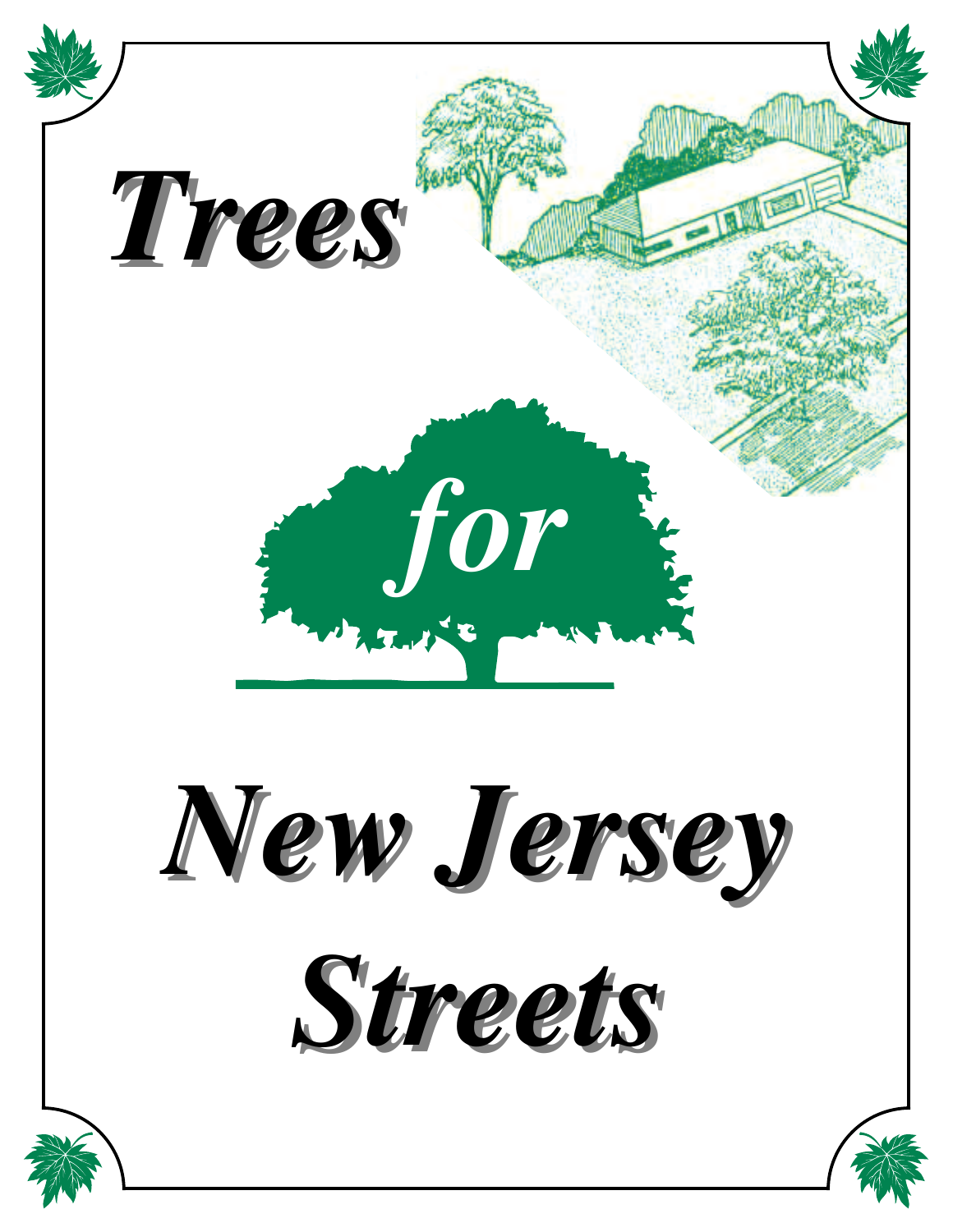### **TREES FOR NEW JERSEY STREETS**

#### Sixth Revision 2016

This sixth revision combines the professional expertise and creative minds of many talented individuals. Certainly the previous editions originating with the first publication in 1961 have had many nameless contributors as well. The individuals named below and those who have contributed to this publication in the past have volunteered their time and knowledge and shared their talents with us. For that, the Executive Board of the NJ Shade Tree Federation and I will be forever grateful.

I acknowledge with immense gratitude the contributions made by the following individuals:

#### **Editor:**

Pam Zipse, CTE, Outreach Coordinator, Rutgers Urban Forestry Program

#### **Authors:**

Dr. Jason Grabosky, *Professor, Program Director, Rutgers Urban Forestry Program* Dr. Bruce Crawford, *Director, Rutgers Gardens* Larry Kuser, *Owner, Fernbrook Farms* Joe Aufiero, *CTE, Aspen Tree Experts* Mary Evangelista, *Office of Mosquito Control, NJ DEP* Wayne Dubin, *CTE, Vice-President and Division Manager for Bartlett Tree Experts* Jeff Cramer, *CTE*

I would also like to thank the following individuals for their additional contributions made to this publication:

Dr. Tom Smiley, Bartlett Tree Research Laboratories - Bartlett Tree Experts John Linson, CTE, Owner, The Shade Tree Department William Comery, CTE

Lastly, I would like to acknowledge the authors behind the links and adaptations that are referenced throughout the publication

> Donna Massa Executive Director New Jersey Shade Tree Federation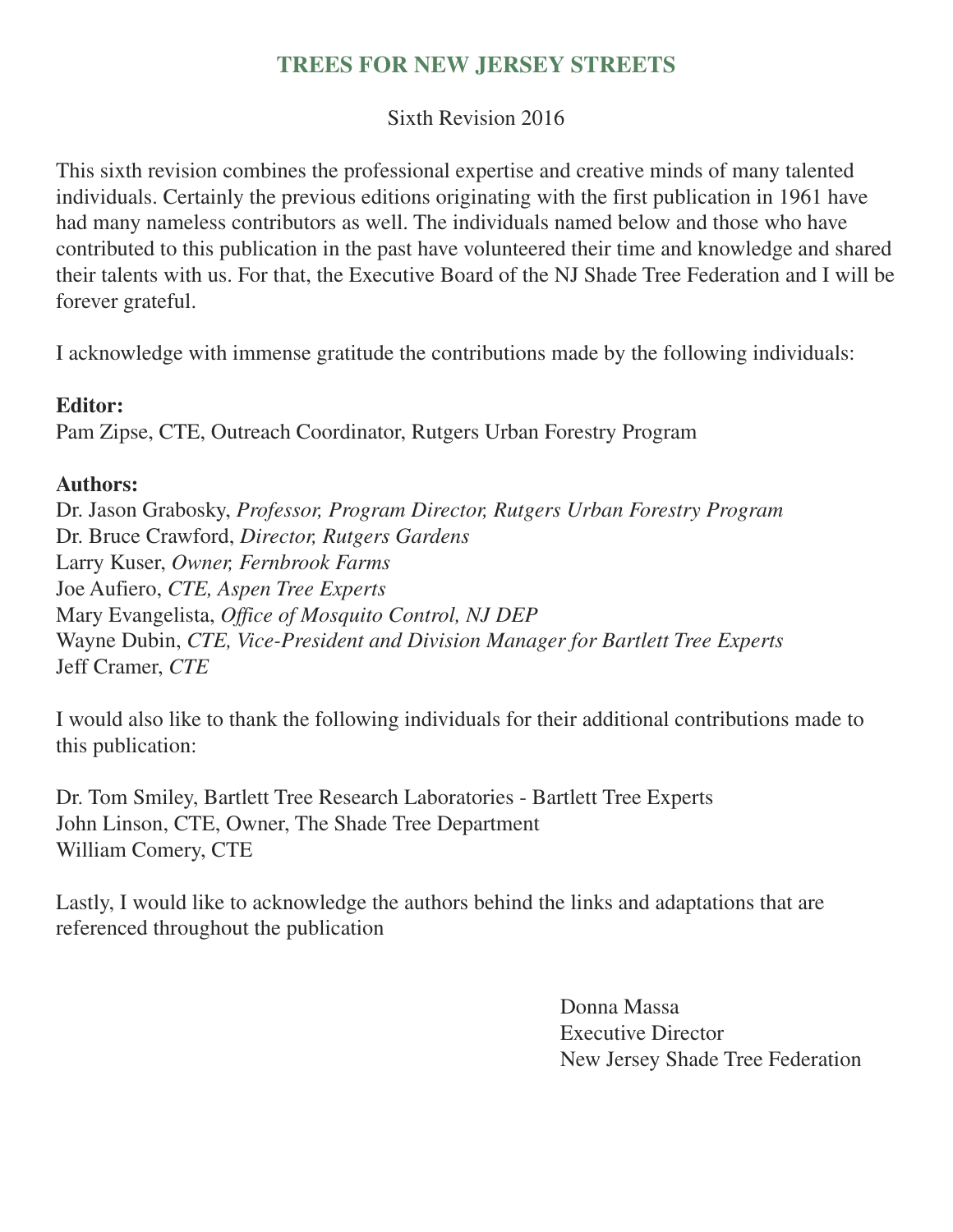

# **INTRODUCTION**

### **To plant a tree is to provide hope for the future. If the right choice is made, then the future has a better chance.**

Since its first publication in 1961, "Trees for New Jersey Streets" has been a guide to planting the right tree in the right place. Developing a healthy and diversified tree resource includes planning, selection and maintenance. Planting a diverse number of species can help a community forest endure disease and insect infestation. The goal is to create a community forest that is both resilient and adaptable to a changing environment.

Serving municipalities throughout the State of New Jersey as well as New Jersey State Agencies, "Trees for New Jersey Streets" offers a means of providing information on selecting trees appropriate for a variety of different planting sites in order to maintain tree canopy and provide reforestation.

We hope this publication will guide you in your effort to continue to maintain and expand the tree canopy throughout the State of New Jersey. Please keep in mind that this publication is merely a guide and certainly NOT an all inclusive list for tree selection.

A properly selected tree, given a suitable location and proper care, will outlive the person who plants it, benefiting people and communities for generations to come. Go plant trees!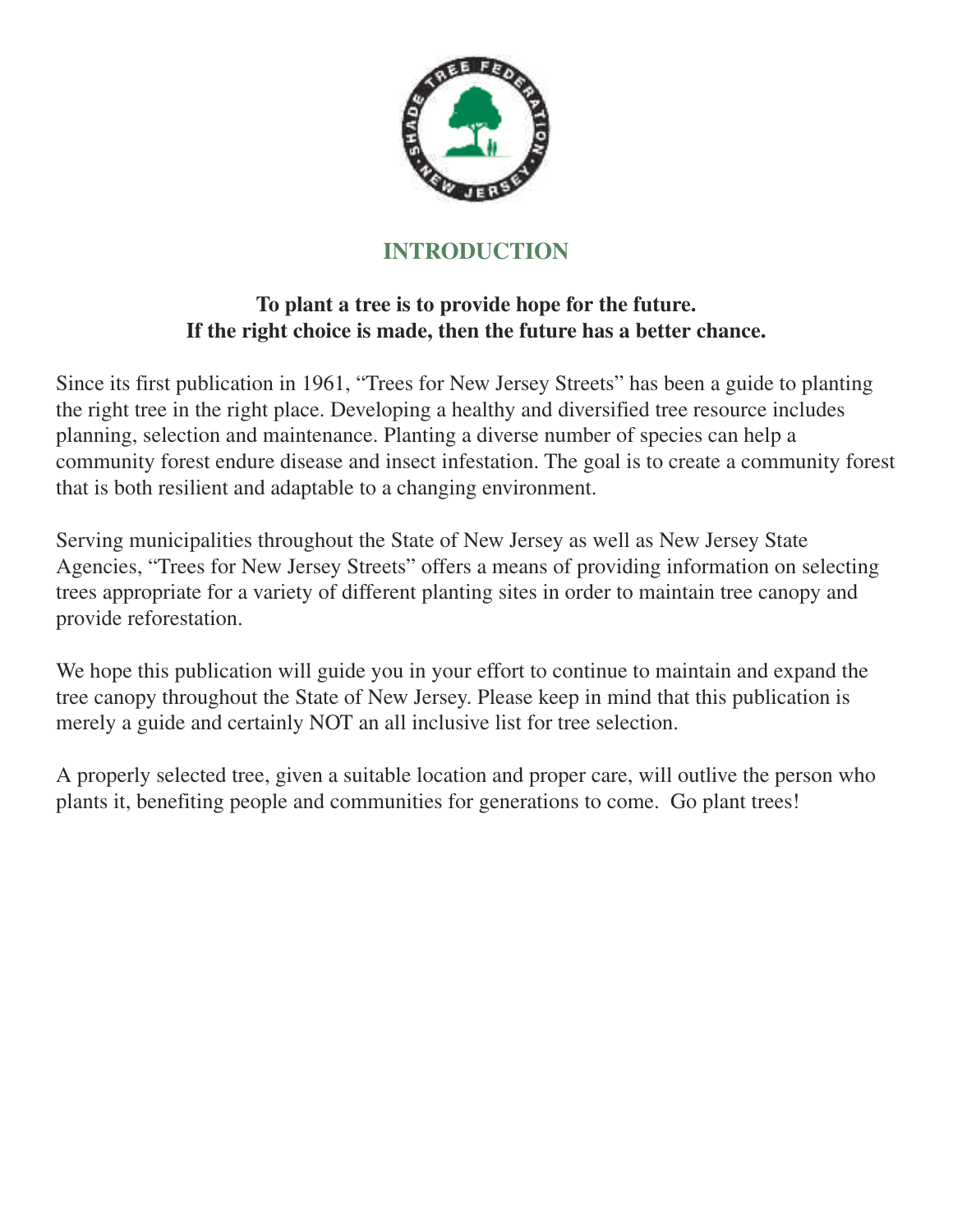# **CONTENTS**

| 3.                                                                         |
|----------------------------------------------------------------------------|
|                                                                            |
|                                                                            |
|                                                                            |
|                                                                            |
|                                                                            |
|                                                                            |
|                                                                            |
|                                                                            |
|                                                                            |
|                                                                            |
|                                                                            |
|                                                                            |
|                                                                            |
|                                                                            |
|                                                                            |
|                                                                            |
|                                                                            |
| 2. Advantages and Disadvantages of Maintaining a Municipal Tree Nursery 20 |
|                                                                            |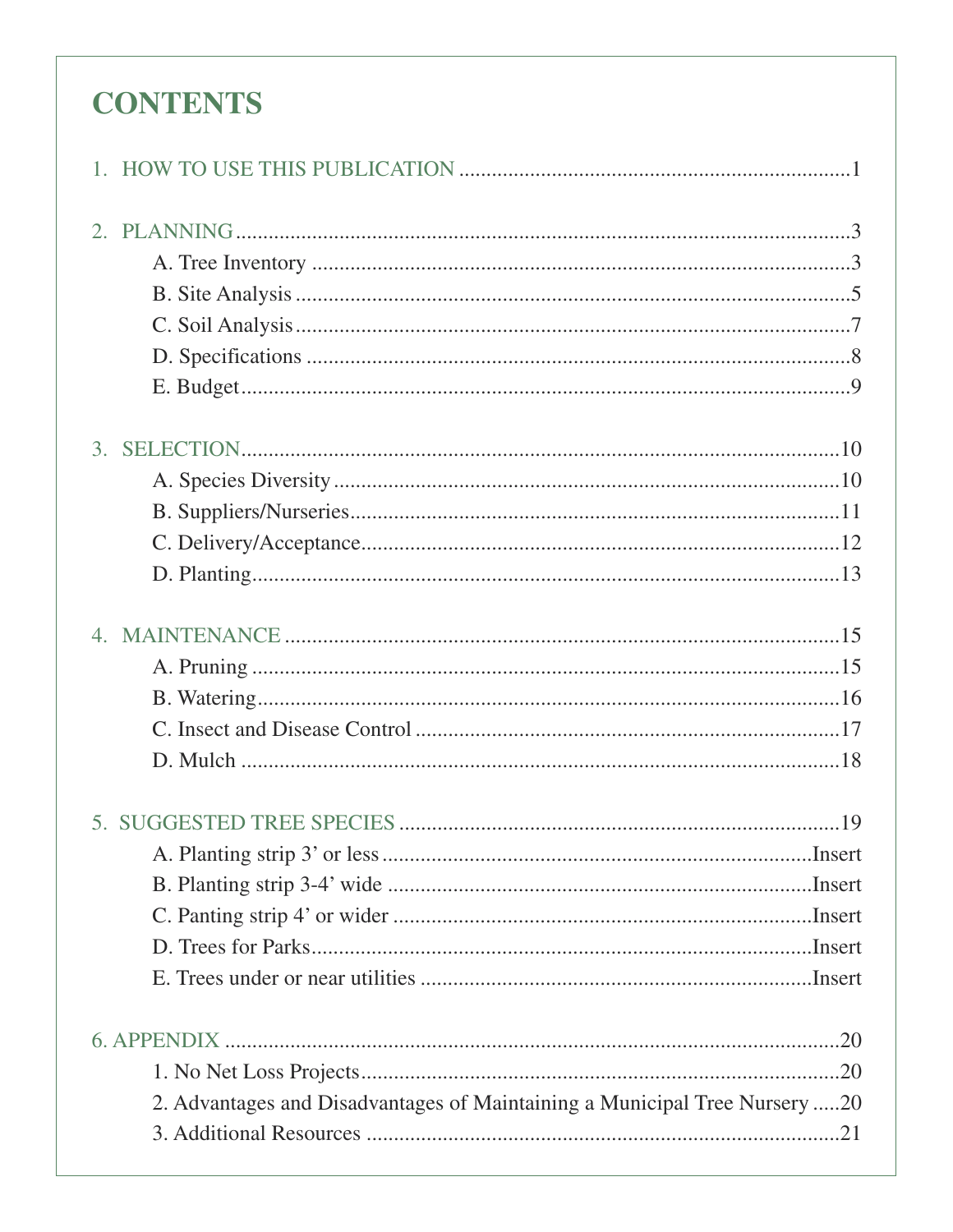

### **HOW TO USE THIS PUBLICATION**

"Trees for New Jersey Streets" was created as a guide to help Shade Tree Commissions, committees, and environmental groups choose the right tree for the right place within their communities. The purpose of this publication is to provide basic information and guidance with regard to the planning, selection, and maintenance involved in the planting of shade trees. The reader is encouraged to explore the links that are referenced throughout the publication for a more detailed discussion of the topics presented.

The species of trees listed in this publication are suggested trees. These lists are not all inclusive. Diversity of tree species helps a tree canopy to endure disease and insect infestation. The reader is encouraged to develop a relationship with several potential nursery growers/suppliers. Trees take time to produce. If a planting project is large, it will take time to either source or grow the desired material to a marketable size. Allowing time for harvesting is often more limiting than organizing volunteers for the project or hiring professionals for the installation. The reader is wise to have clear and frequent conversations with local growers even before they are in the position to make a specific purchase in any given year for specific programs. If a community adds new species to their preference lists, it is likely local growers may require additional time to develop growing/production methods in order to provide inventories of appropriately sized nursery stock in order to meet the needs of the municipality. Getting to know your growers and sharing tree selection preferences with them allows the producers to have a better understanding of the concerns and purchase interests of the consumer which can be utilized in developing inventory stocking plans at the nurseries.

In this sixth revision of "Trees for New Jersey Streets," we recognize that more information is available on the internet than we could ever provide in one single publication. Our goal is to provide an outline of critical steps to consider in any tree planting program, and then point you to quality additional resources to get you through the details. We hope you enjoy this new format, and wish you the best of luck in all your tree planting endeavors!

1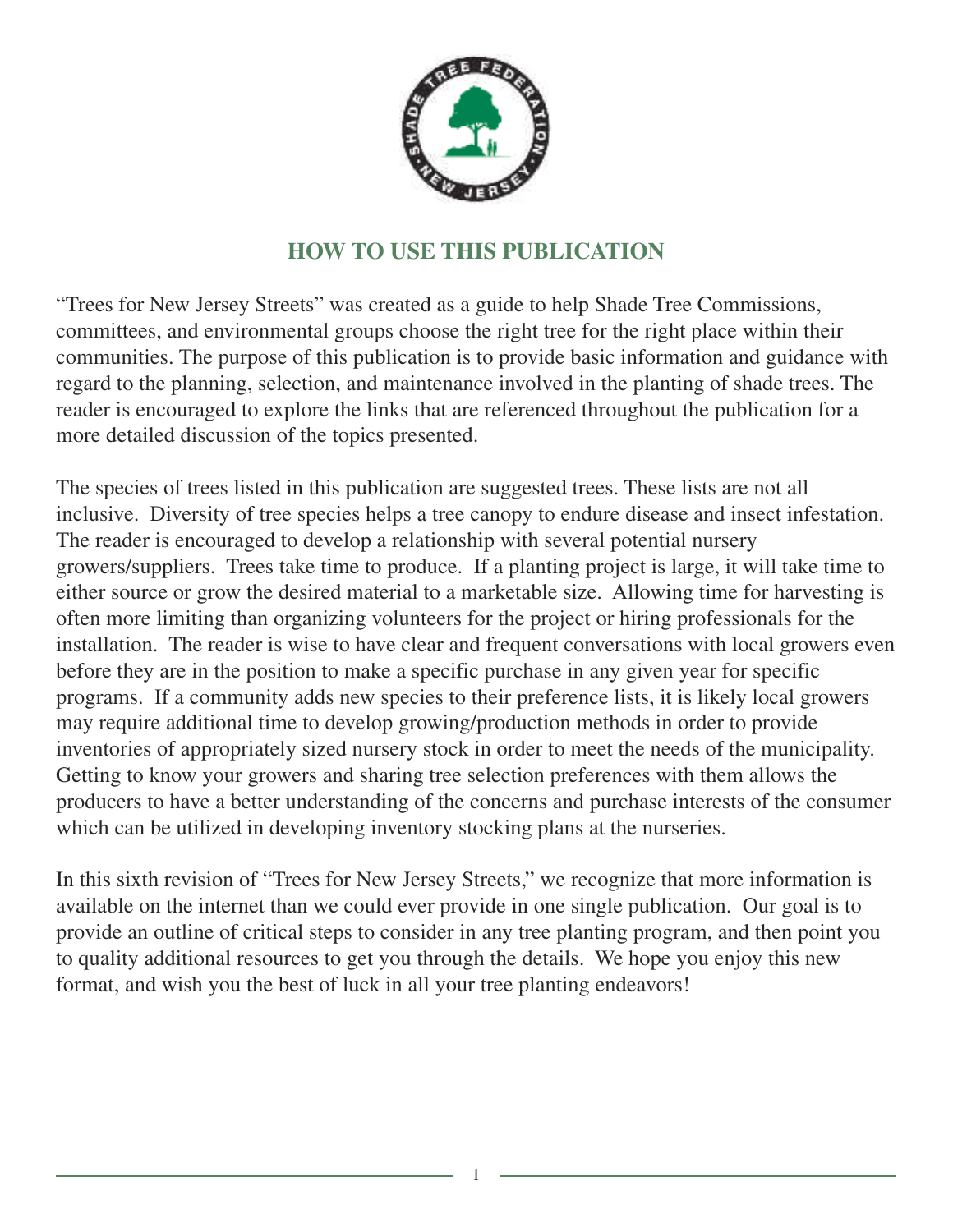**GUIDE TO PLANTING STREET TREES GUIDE TO PLANTING STREET TREES**

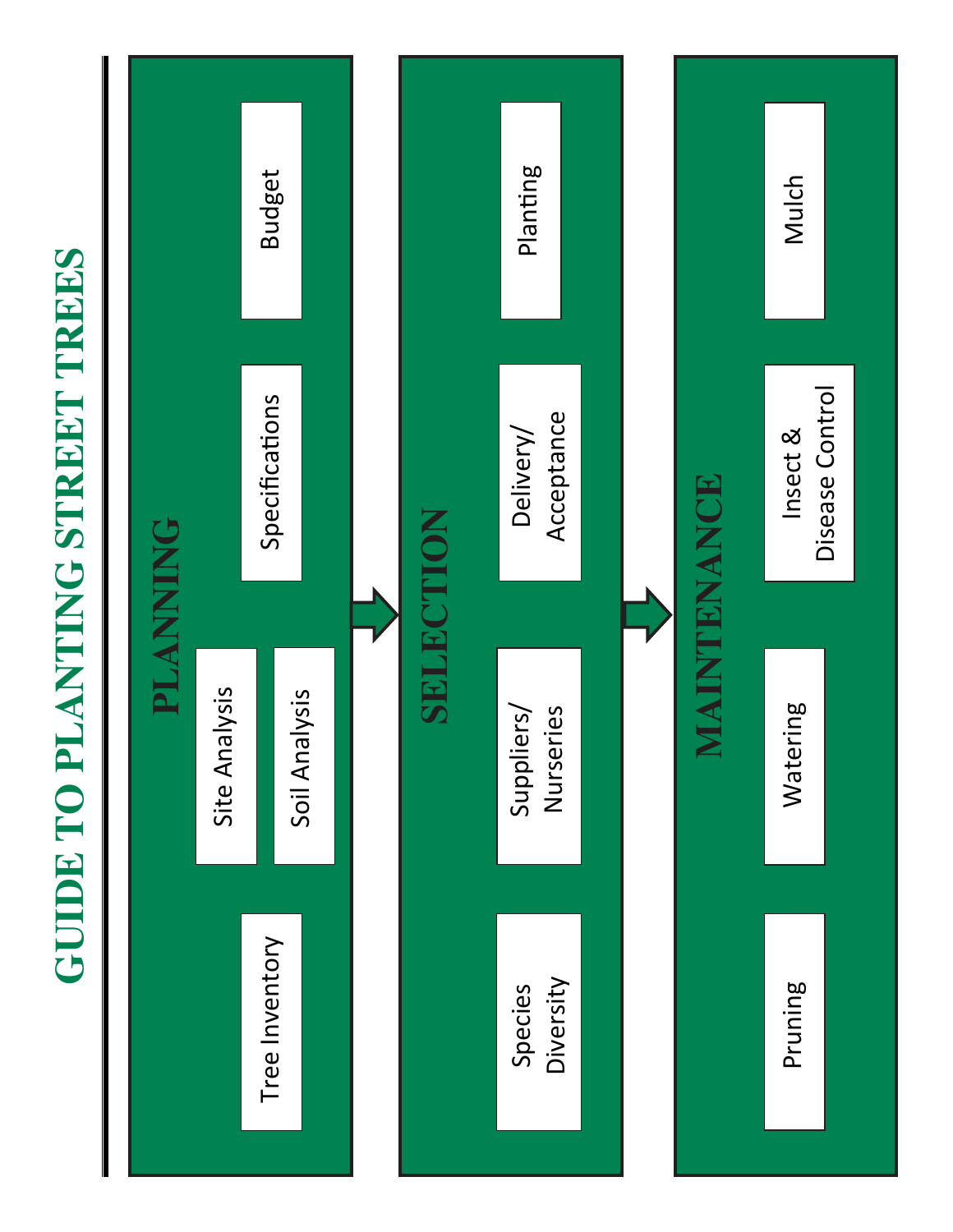### **PLANNING: TREE INVENTORY**

An inventory is a powerful tool essential to your ability to make informed and effective management decisions regarding your tree resource. You cannot effectively modify your tree resource to increase species diversity and decrease risk and maintenance problems until you know what you have. Any level of inventory will improve your ability to manage. The benefits of having an inventory include increased tree care efficiency, improved communication with community residents, support for budgets, targets for replanting,



informed and proactive planning, and knowledge of work history and environmental benefits. In addition, an inventory will provide you with the tools you need to improve the resilience of your community tree resource in the face of changing climate, increasing pressure from insect pests, and unpredictable storms.

There are several types of inventory; each requires a level of appropriate knowledge and training to ensure accurate results. First, clearly define your goals and objectives, and available resources, to determine which type is appropriate for your community's forestry program.

#### **Options include:**

#### Specific Problem Inventory

• For collection of information to locate specific trees susceptible to an impending insect or disease problem. Will not address major management issues.

#### Sample (partial) Inventory

• Provides a statistical summary (such as species & size) based on a sampling (normally 10% - 35% depending on variability). If completed in a true random process, data collected can be extrapolated to represent your entire community.

#### Windshield Survey

• Generally the least expensive method with significant limitations on the amount and precision of data collected.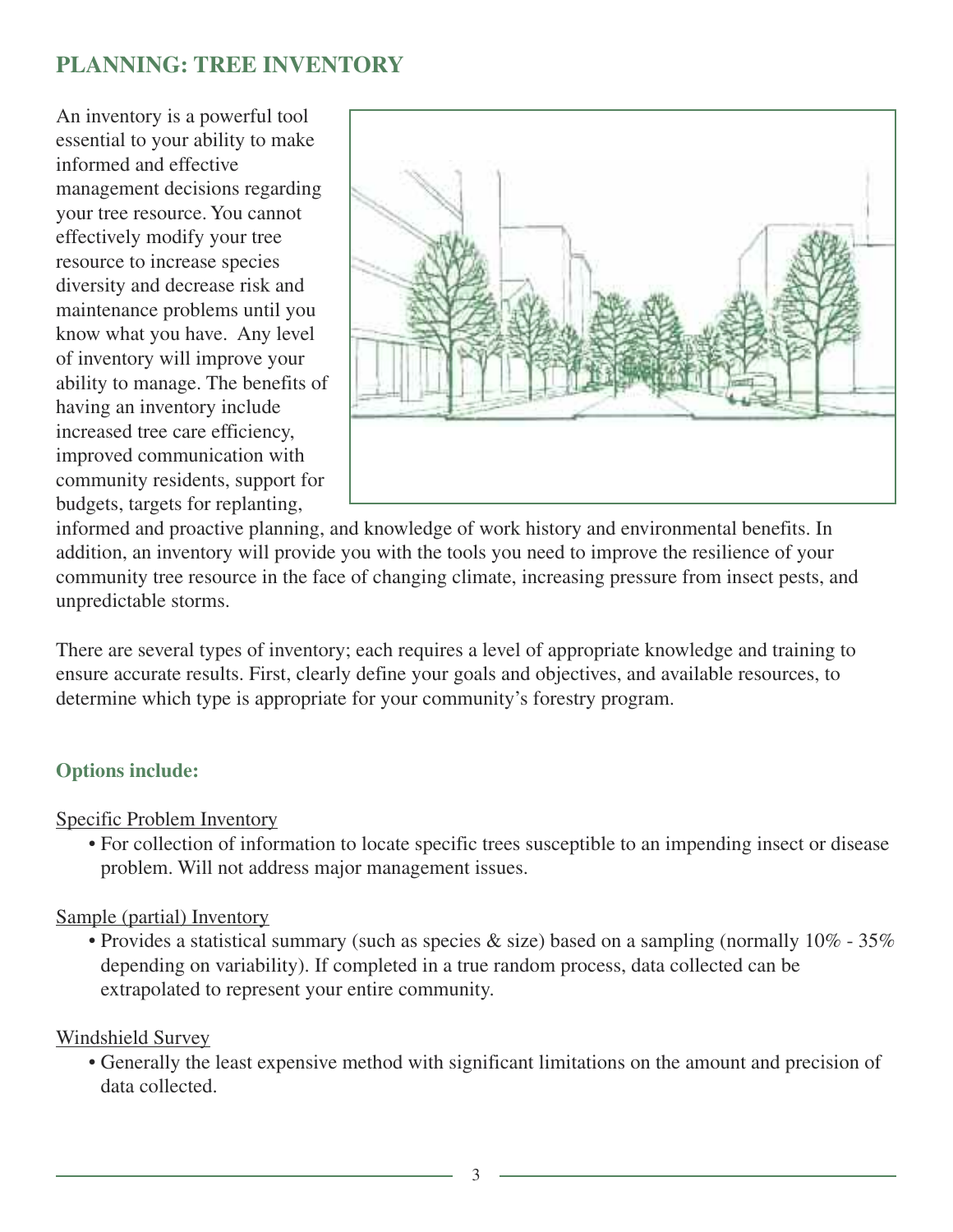#### Complete Inventory / Census

• Generally more expensive and time consuming, this method can be designed to provide detailed information on a range of parameters for each tree. Surveys can be overlaid with both municipal block maps and GIS mapping. Detailed lists and spreadsheets can be generated. Data collection can be customized for your program goals.

A **periodic** inventory will provide current tree conditions, but will lose accuracy over time, as it is not designed to be updated or amended.

A **continuous** inventory allows for future updates as maintenance tasks are completed.

All types can be collected with mobile inputs to comprehensive software programs. Details can be adjoined to a municipal website for viewing by residents.

It is important to be realistic about the level of inventory and accuracy of data that can be expected from a volunteer effort. Sophisticated inventory projects should be completed by, or at least under the direction of, a competent and experienced N.J. Licensed (Certified) Tree Expert or other qualified tree care professional. Look for someone with experience in completing municipal inventories, and ask for (and check) references.

#### **Additional information:**

- Tree City USA Bulletin #23 "How to Conduct a Street Tree Inventory" https://shop.arborday.org/product.aspx?zpid=723
- "Best Management Practices Tree Inventories"-Second edition 2013 http://www.isa-arbor.com/store/product.aspx?ProductID=137
- I-Tree free inventory software applications, www.itreetools.org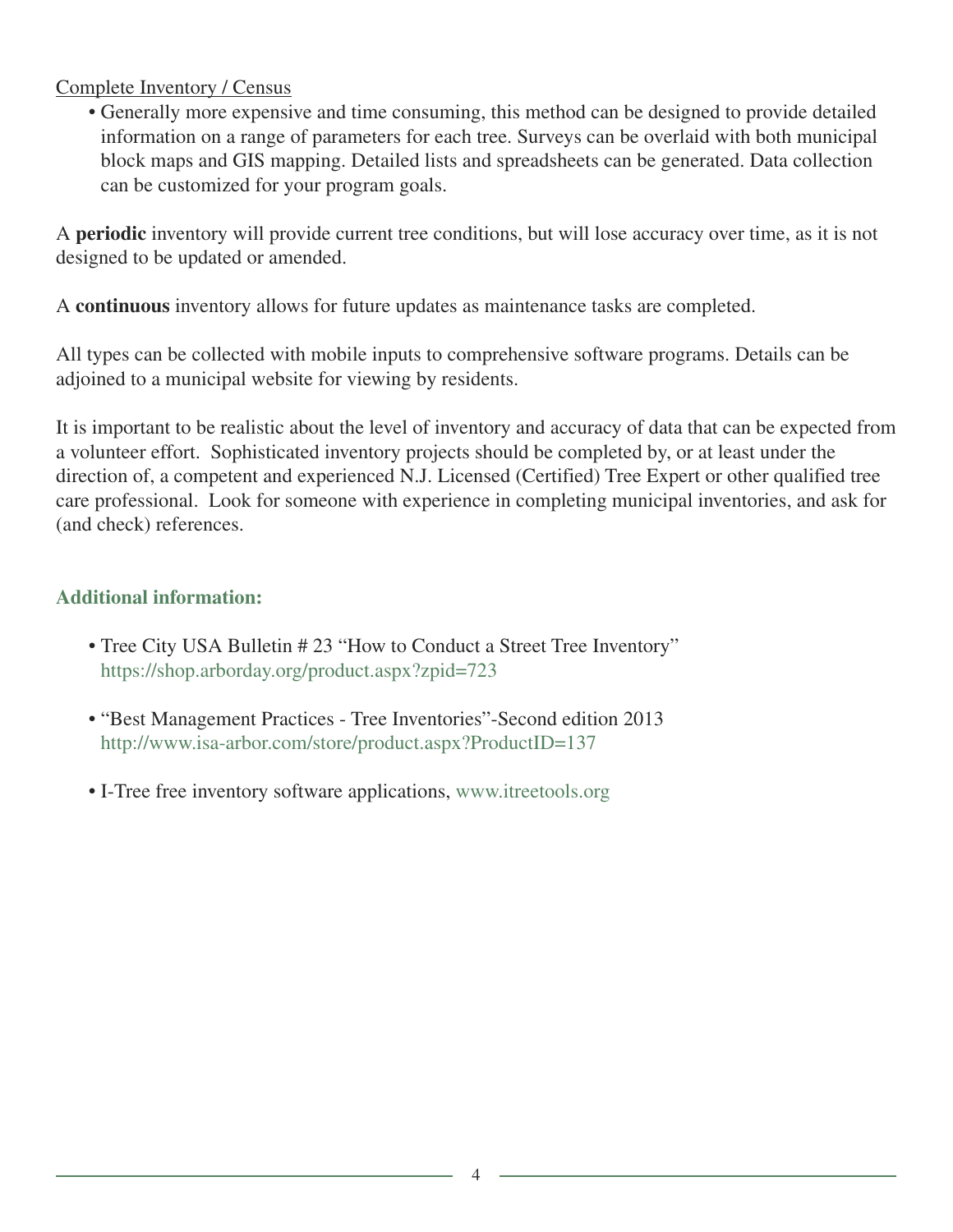### **PLANNING: SITE ANALYSIS**

While an inventory can tell you what you have, and possibly where you have available planting sites as opportunities to improve species composition, the species must be matched to a suitable site. Site analysis will help you to determine the right place to plant a tree, the right species for that place, matters that will impact the tree planting, and therefore the budget required. The analysis will include basic legal requirements, societal considerations, public infrastructure, private property, tree management, and existing tree inventory. Environmental factors include USDA hardiness zone, salt, water, sun and soil conditions as well as tree pests and tree species diversity.

In conducting your pre-planting site analysis, you are looking for anything that will affect the trees to be planted, as well as anything that these new trees may affect. Consider the time it will take for your new tree to establish, and the space it will require when it reaches its mature size (both above and below ground). Ask yourself or others in the community if there is any reason why a tree was not planted here already, and if one was planted, why it is not here now. Look up, look down, and look around while thinking about the maximum future size for a tree in this place.

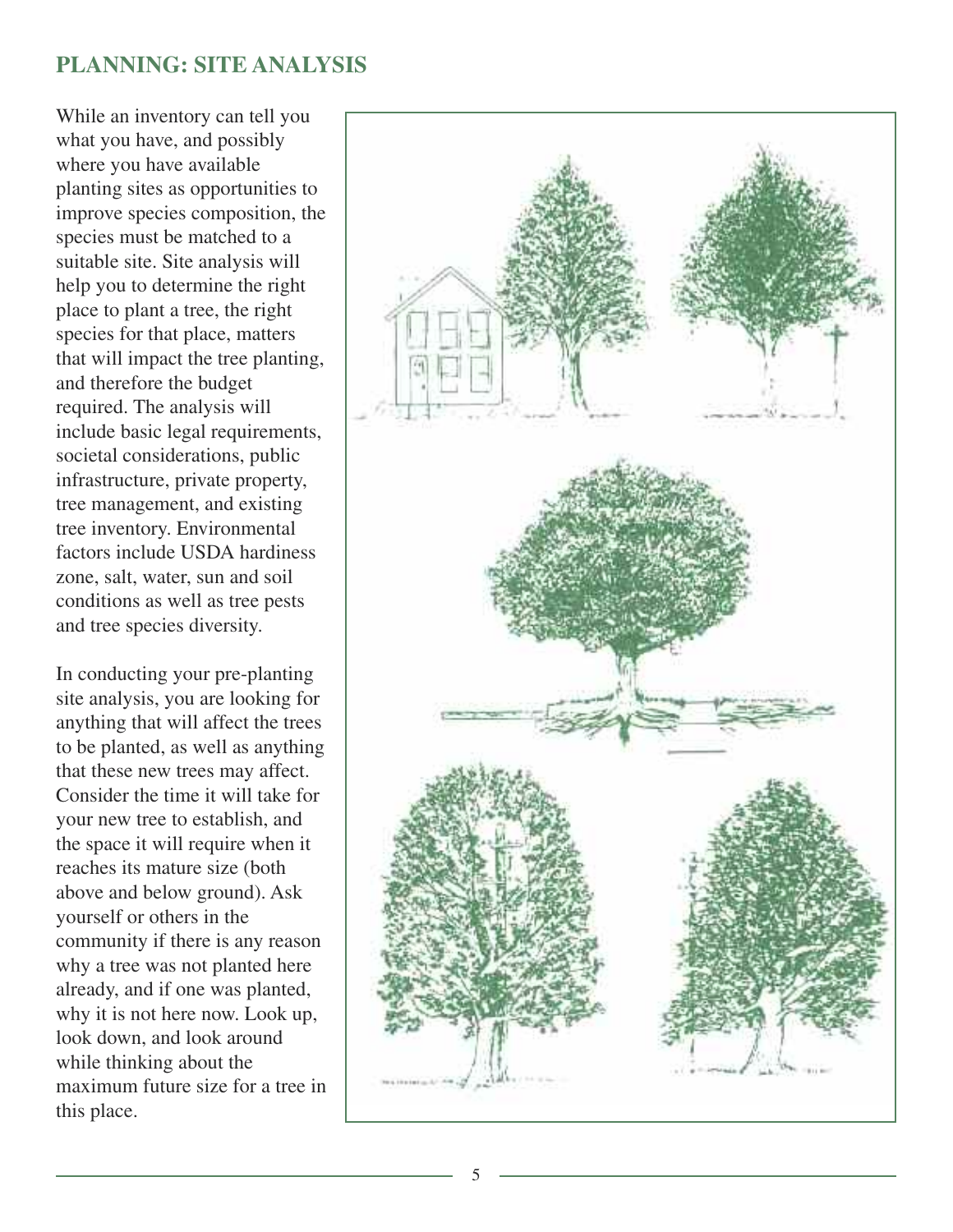#### **Remember the following:**

- Host a community meeting in neighborhoods where tree plantings are planned to determine local attitudes toward trees, compromise where necessary, educate regarding post planting care, and build enthusiasm and support for the planting project.
- Design your planting project to complement the site. Consider the shape of the crown and the seasonal interest when selecting species. Enhance and accent important views, screen and soften unsightly infrastructure.
- Consider the environmental factors that each species of tree will need to be successful. Plant trees compatible with the hardiness zone, soil and water conditions, sun exposure, environmental stresses, and pest pressures present at the planting location. Trees grown locally will generally be better suited to the local environment, and may be able to establish more quickly.
- Consider public safety. Avoid plantings that will obstruct visibility or clearance for vehicle or pedestrian traffic, present tripping hazards through surface root growth or excessive fruit drop, and interfere with electric (and other) utilities.
- Remember to consult with all the other groups and agencies within your municipality who play a role in your community tree resource. Plant in accordance with any municipal ordinances, your Community Forestry Management Plan, and with the support of your local government and department of public works. Plan for the future maintenance needs of the trees you will plant.
- Space your trees according to the surrounding infrastructure and their future mature size, and utilize New Jersey One-Call for mark-outs of underground utilities. Call Before You Dig! Dial 811 or 800-272-1000. It's free, and it's the law! http://www.nj1-call.org/

#### **Additional Information:**

- Site Assessment Considerations, Urban Horticulture Institute, Cornell University, Ithaca, NY http://woodyplants.cals.cornell.edu/collections/urbantrees/3b-site-assessment-guide.pdf
- Tree City USA Bulletin Number 4 "The Right Tree for the Right Place" https://www.arborday.org/programs/treecityusa/bulletins/documents/004-summary.pdf
- New Jersey One-Call for mark-outs of underground utilities. Call Before You Dig! Dial 811 or 800-272-1000. It's free, and it's the law! http://www.nj1-call.org/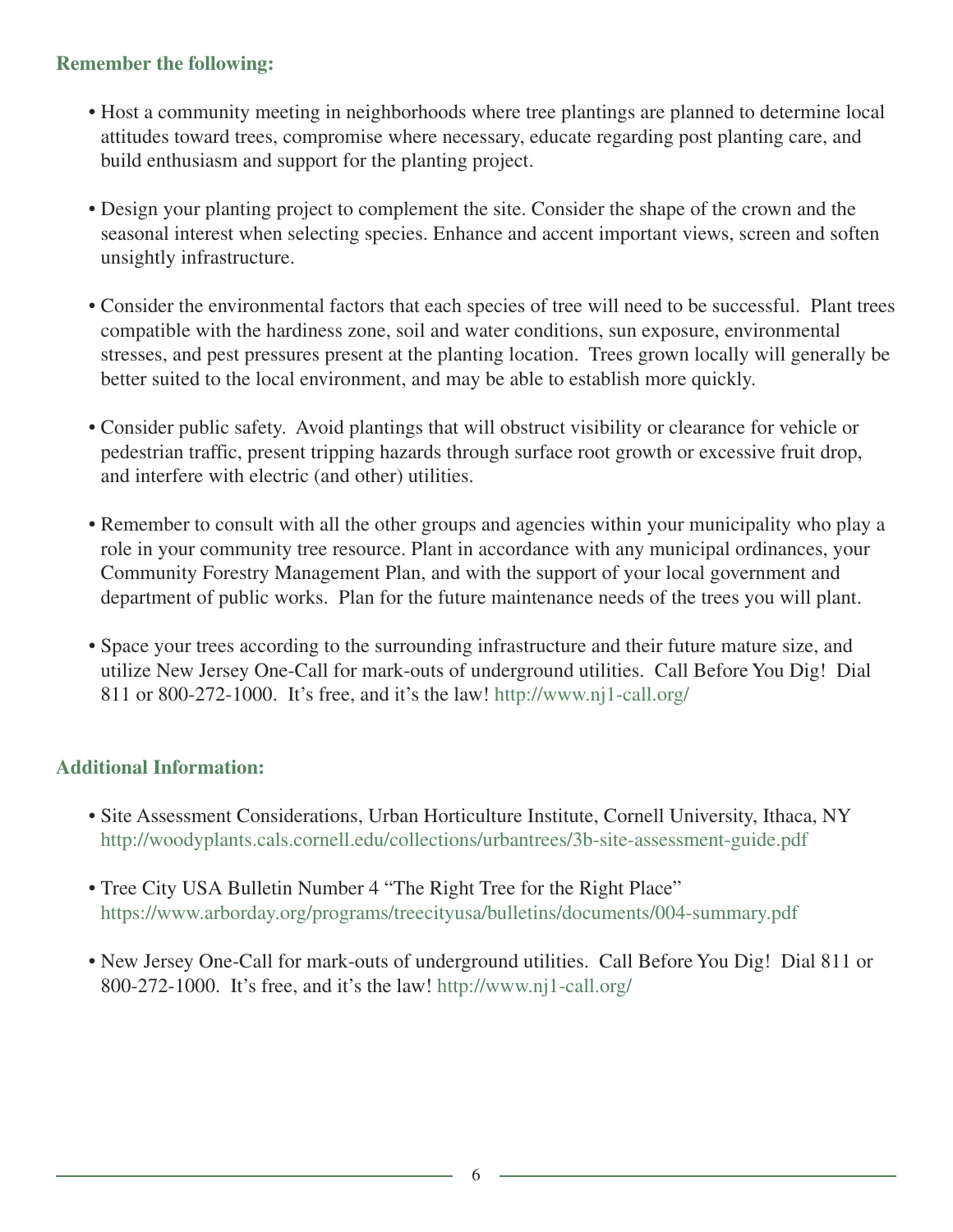### **PLANNING: SOIL ANALYSIS**

Tree survival, growth and lifespan are largely determined by the volume and quality of soil provided to the tree. The composition of street side soils varies a great deal from location to location even in the same municipality. The success of a street tree planting depends a lot on the soil into which the trees are planted, since the soil provides the reservoir for water and source of all mineral nutrition for the tree.

Tree roots need a balance of air and water in the soil. A thorough examination by an experienced plantsman of the soil observing its texture, drainage and relative availability to the tree of adequate water and oxygen is often sufficient for first estimates of soil suitability. A complete soil analysis is not generally necessary or practical, but some species of trees have specific pH requirements and an acidity/alkalinity test might be necessary. When surrounded by concrete, it is best to select tree species tolerant of elevated soil pH.

Replacement of existing soils with good top soil that is appropriate for the species of tree or amending existing soils with humic materials (organic matter) are two methods most usually used. Addition of soil elements or fertilizers is not generally recommended during planting or for the first year of growth. In any event, follow the recommendations of the nurseryman, a N.J. Licensed (Certified) Tree Expert, or other qualified tree care professional, but request documentation of diagnostic tests or specific deficiency symptoms which drive any recommendation for soil fertilization or amendment.

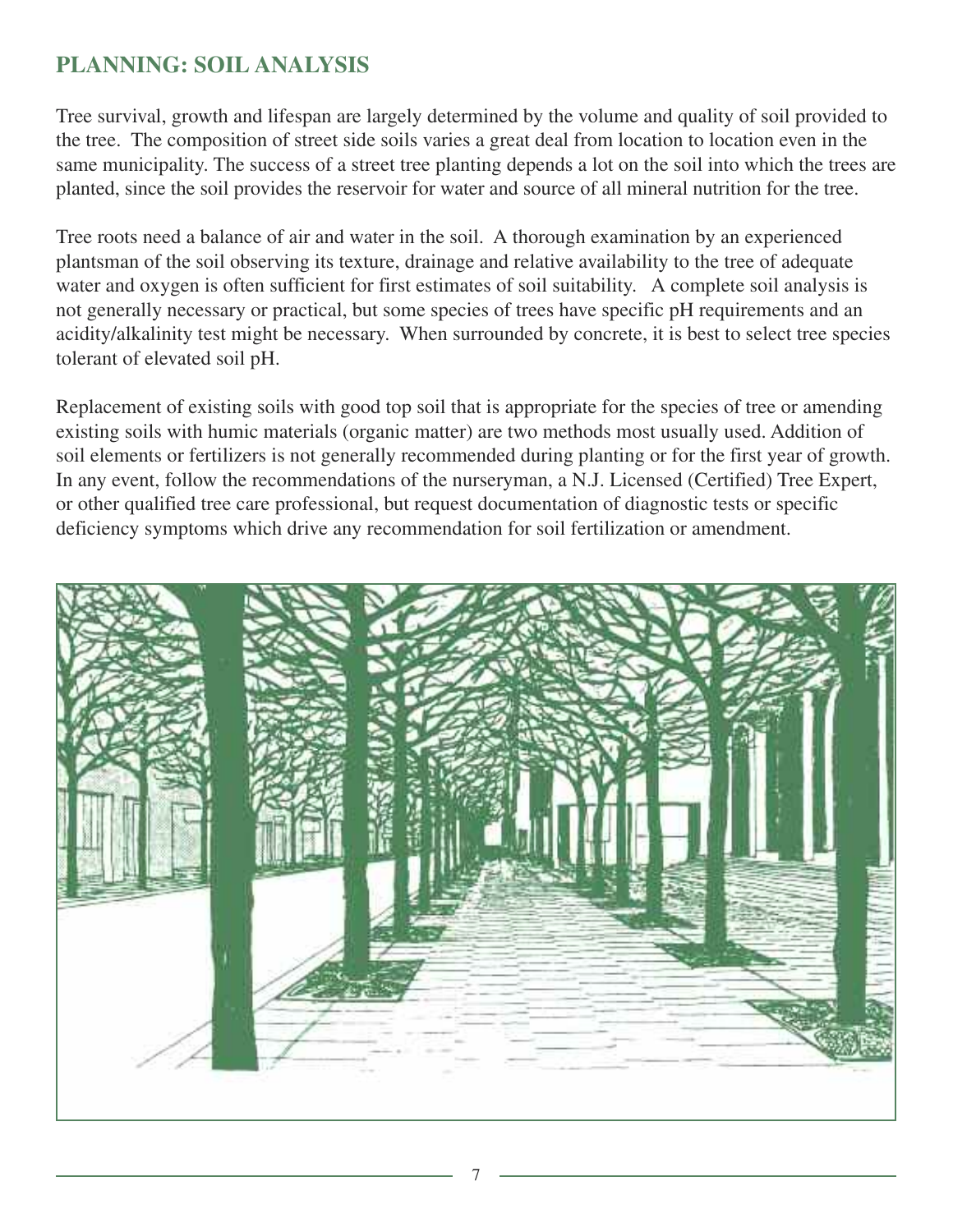### **PLANNING: SPECIFICATIONS**

Specifications are the specific details of the agreement between you and your nursery supplier and planting contractor. Specifications are important so that you have a written and agreed upon standard to hold your contractors to, and will give you the power you need to reject poor quality trees or tree work. Ideally, having thorough and detailed specifications will help to ensure that everyone involved is in agreement on the quality and scope of work expected so that disappointment and/or the need for rejection of stock or work can be avoided. However, occasionally bad things happen, and having specifications will give you control over the outcomes. Developing specifications can be fun if you are detail oriented and enjoy that kind of work, but it can also be very challenging. Regardless they are an essential component of any tree program. Developing mature Tree Purchase, Planting, and Maintenance Specifications will require purchaser decisions and preferences, keeping in mind that you may



have to make do with this year's available resources. You will also need to gain some familiarity with typical public-law-bidding-jargon in order to ensure that your specifications will require "the lowest qualified bidder" to conduct the tree purchase and planting process to the quality standards you expect. Each purchasing entity (Shade Tree Commission, etc.) has its own concept of how the purchasing process is applied. For example, local purchasing requirements may be more rigorous than a neighboring town, which may be more rigorous than an industry standard; all of which can impact the contract costs.

Tree specifications developed by qualified professionals in the industry relate to tree purchase and planting, planting soil, irrigation, tree protection, and nursery tree quality. In addition, your specifications should include guarantees and maintenance requirements. Talk to neighboring communities or other members of the NJ Shade Tree Federation to share ideas and advice.

#### **Additional Information:**

- International Society of Arboriculture: http://www.isa-arbor.com/education/onlineresources/cadplanningspecifications.aspx
- Urban Tree Foundation: http://www.urbantree.org/details\_specs.shtml http://www.treevitalize.net/Grant2013/Guideline%20Specs%20for%20Nursery%20Quality.pdf
- Wisconsin Department of Natural Resources: http://dnr.wi.gov/topic/urbanforests/documents/eabtoolbox/treeplantingguide.pdf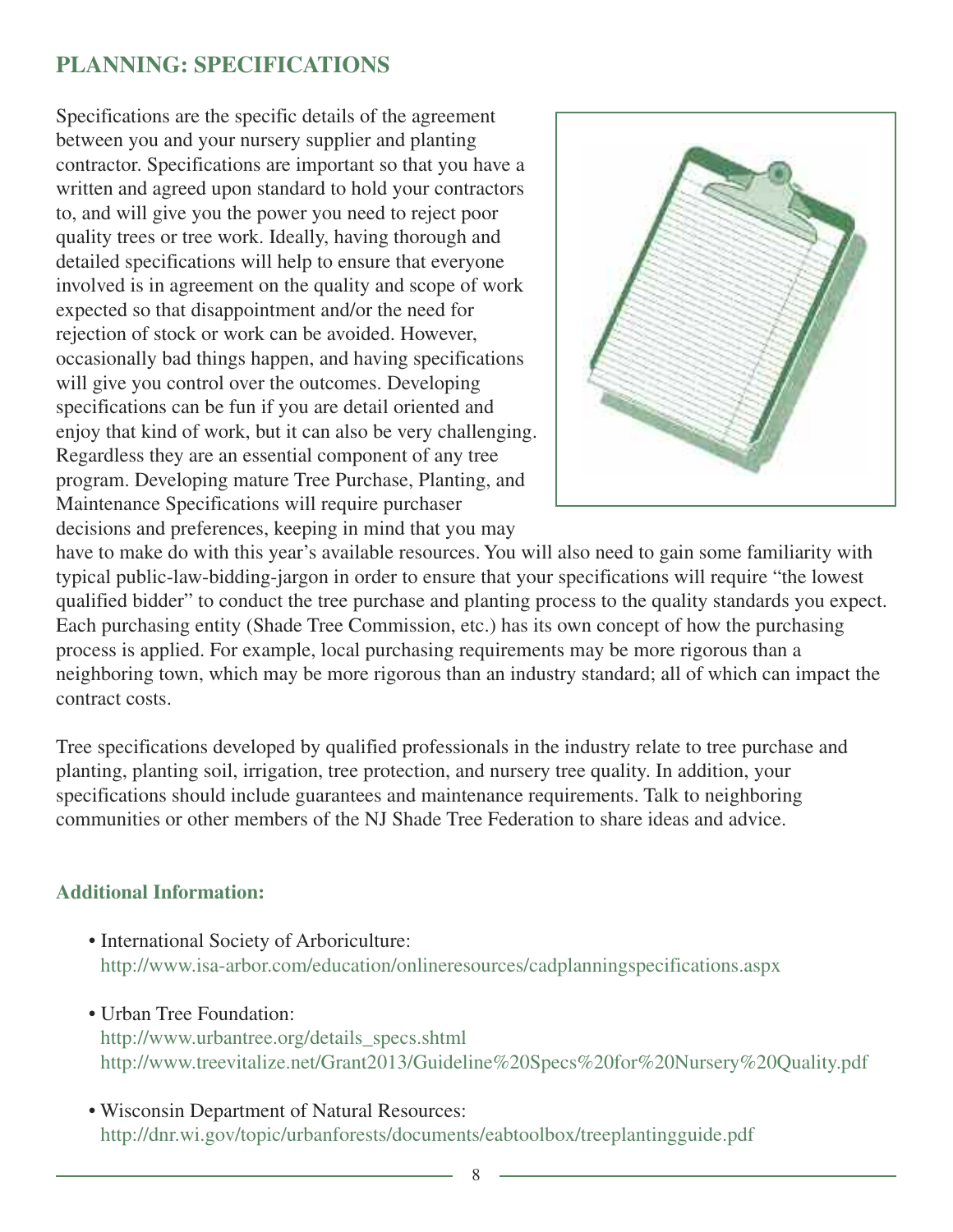### **PLANNING: BUDGET**

A successful community forestry program requires funding to accomplish goals and objectives.

Your budget should consider costs for training and certification / recertification for volunteer members and municipal staff, Arbor Day events, public education, and contracted tree care, planting and management planning. Sources of funding can include municipal budgets, reforestation ordinances for new developments, and grants.

It is important to realize that even without any specific storm event or insect or disease problem, it should be expected that some percentage of the municipal tree population will require removal and replacement each year. To have a truly sustainable program you must plan for this, and maintain sufficient funding for tree removal and replacement on at least a 1:1 basis. Funding for a sustainable program should not rely solely on grants, but be built into the municipality's annual budget.

Municipal Budget: Support of local government officials is needed. A management plan based on an inventory will provide justification for funding. Develop a partnership with your Public Works/Parks Department for "in-house" labor to help defray costs.

Reforestation Ordinances: Establish a local ordinance (see our publications "Laws for NJ Trees" and "Forms for NJ Trees" which will have sample ordinances and notifications). The local ordinance should require any developers (prior to approval) to survey all trees to be removed and provide a payment for trees that are not replaced. This can be a significant source of funding for your program.

Grants: Competitive annual forestry grants for both management planning and tree care/planting are available from the NJ State Forest Service, Community Forestry Program. Often, grants allow for "inkind" volunteer services to support matching fund requirements.

See the NJ State Forest Service, Community Forestry Program website for information on developing a Community Forestry Management Plan, available grants programs, and other community forestry resources: www.communityforestry.nj.gov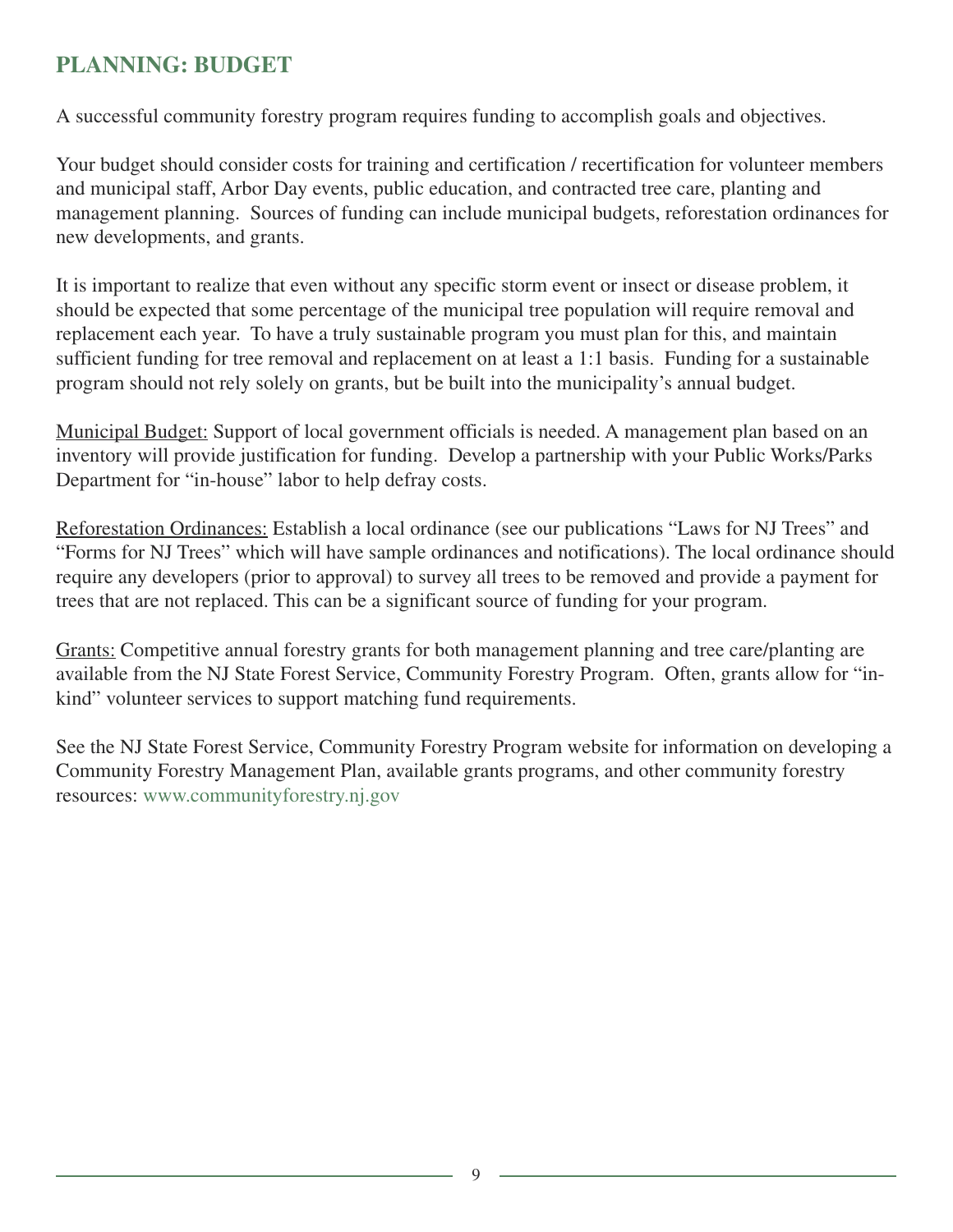## **SELECTION: SPECIES DIVERSITY**

One of the most powerful tools we have to strengthen the sustainability and resilience of our community forests is to increase the diversity of tree species. Every species has different strengths and weaknesses – which can be matched to the planting sites available. Most insect and disease predators are species, or at least genus, specific. The greater the variety of species we have, planted in appropriate locations, the less devastating any one incident or infestation will be to the overall urban / community forest.

The abundance and diversity of species is the overall goal of the selection process, a reason for having a good inventory of existing trees. We suggest the "10-20-30 diversity" as a goal; your tree resource should consist of no more than 10% of trees of any one species, 20% of any one genus, and 30% of any one family. Beyond that, you should also work to diversify cultivars within a species. Some species are rare and hard to find while others are readily available, another reason to have a working relationship with several nursery growers/suppliers. If you have reached the 10-20-30 benchmark, keep going! More diversity is always better – work toward 5-10-15!

Increasing diversity in your community forest does not necessarily mean that every tree along one street must be a different species. Consider diversity in terms of your entire community forest, not just one street at a time. Or, you could plant trees of similar texture and size together. Most people won't notice subtle differences. In addition, consider trees on private property and in your neighboring municipalities and counties in your species diversity goals. Storms, insects, and disease are not contained by municipal boundaries; we are wise to keep that in mind.

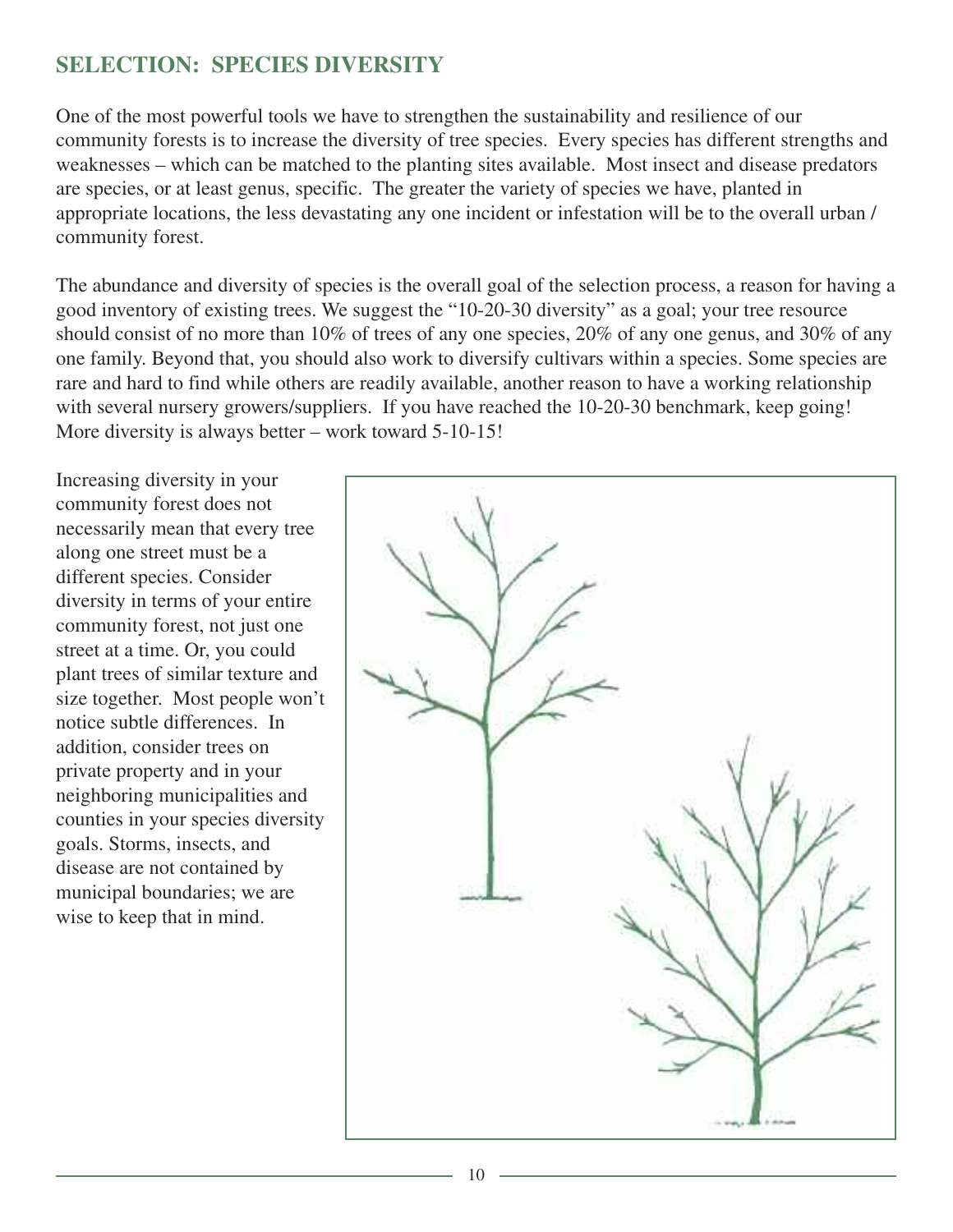# **SELECTION: SUPPLIERS/NURSERIES**

Proper selection of species and cultivars is one of the most important tasks in a tree planting program. The old adage "the right tree in the right place" is paramount. Poor choices can result in excess litter from seeds and fruit, interference with wires, lifting of sidewalks, or simply sickly looking trees. You may want to seek the advice of a qualified and experienced tree care professional such as a NJ Licensed (Certified) Tree Expert, an urban forester, or a university to consult with during the selection process.

On average it takes 3 to 5 years to produce a proper size street tree. Adding new species to your preference lists may require additional time in locating the desired trees. The importance of developing a relationship with your potential nursery grower/supplier cannot be overemphasized to achieve this goal. Getting to know your growers/suppliers enables understanding on your part while informing and guiding inventory stocking plans on the producer's part by better understanding the concerns and purchase interests of the market. Visiting nurseries/suppliers six months to a year in advance is recommended to ensure availability of trees that meet your standards. Reputable nurseries welcome visitors and will spend time tagging trees with you in the field. Harvesting/digging trees is typically done in March and April and again in September and October. However some trees are not recommended for fall digging (especially oaks) as they do not regenerate roots before going dormant in winter. As long as trees have been properly dug and stored in the spring, they can be safely planted any time of year (provided adequate irrigation). The most common sizes of community trees are 1 1/2 to 2 1/2 inches in caliper measured six inches from the ground. The American Standard for Nursery Stock published by the American Horticulture Industry Association (AmericanHort) is an essential reference guide for specifications on tree measurements and root ball sizes.

American Standard for Nursery Stock: http://americanhort.org/documents/ANSI\_Nursery\_Stock\_Standards\_AmericanHort\_2014.pdf

Nursery Stock Selection http://hort.ifas.ufl.edu/woody/selecting-trees.shtml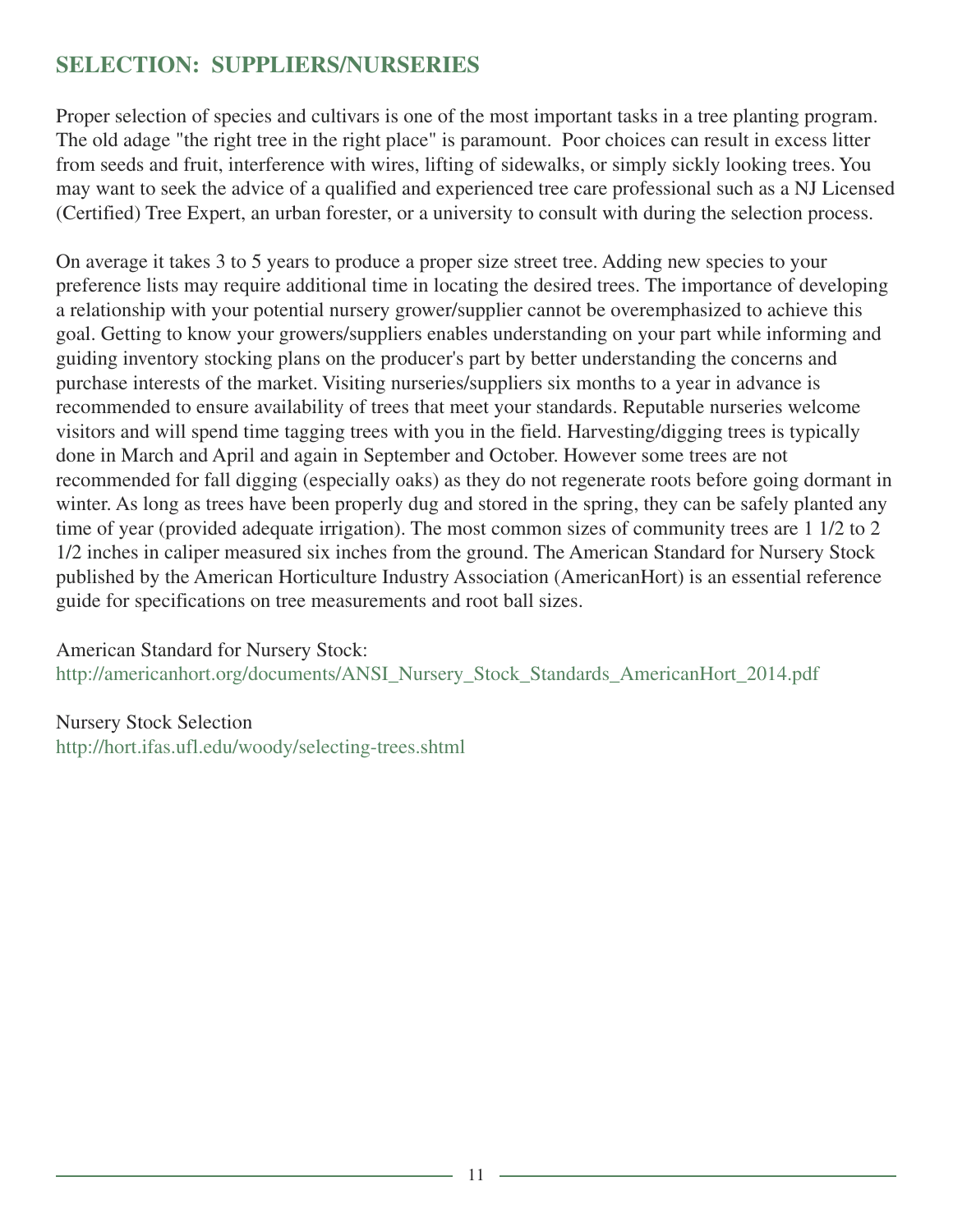# **SELECTION: DELIVERY/ACCEPTANCE**

Delivery of your trees is the part of the plan that often does not get much thought yet is the part where many mistakes can be made. Recommended shipping procedures for bare-root (BR), ball-and-burlap (B&B), or container grown stock should be followed. Deliveries should be scheduled with your supplier at the time of ordering or as far in advance as possible. If deliveries have to be postponed for some reason, it is important to verify that your supplier can properly water and maintain the trees until the new delivery times. Some nurseries may not have the capabilities to maintain trees for any extended period of time; therefore you may have to make arrangements to water and care for the trees on your site. The root ball must never be allowed to dry out. Just minutes of exposure to sun and wind will damage the fibrous roots. Specifications must include that fibrous roots are protected when trees are dug and shipped. A closed truck or trailer must have cooling capacity to prevent heat buildup during transit. Open truck shipments should be protected by complete coverage with a mesh tarpaulin, securely fastened in the front to protect against rushing air from the moving truck. Once the trees arrive at your site, each tree should be carefully inspected for adherence to your specifications and nursery standards, and proper care must be taken to unload the trees. This may require supervision on your part or someone you have hired to oversee the delivery process. Keep in mind that most municipal employees and volunteers handle trees infrequently, and may not be trained in the proper care and handling of trees. Look for scrapes on the trunk and branches as well as cracked or loose root balls. Damaged trees often will be replaced by nurseries; another reason to have a relationship with your suppliers, and specifications in your planting contract. Equipment for unloading must have padding or other protective covering so the trees do not come in contact with metal parts potentially damaging the bark and branches. Be careful not to drop or crush the root ball.

If the trees are not going to be planted within a few days, the branches should be untied, and the trees set upright and kept well-watered. Cover the roots to keep them wet. In the absence of complete cover (such as a closed, cool building that protects against sunlight and wind), bury the roots in watersaturated wood chips, saw dust, shavings, etc. The trunks, leaves and branches should be sprayed to prevent wilting and reduce drying. For bare root plantings, dipping the roots in a loam or hydrogel slurry is a helpful way to protect from drying. These root protection precautions must be continued until the tree is planted.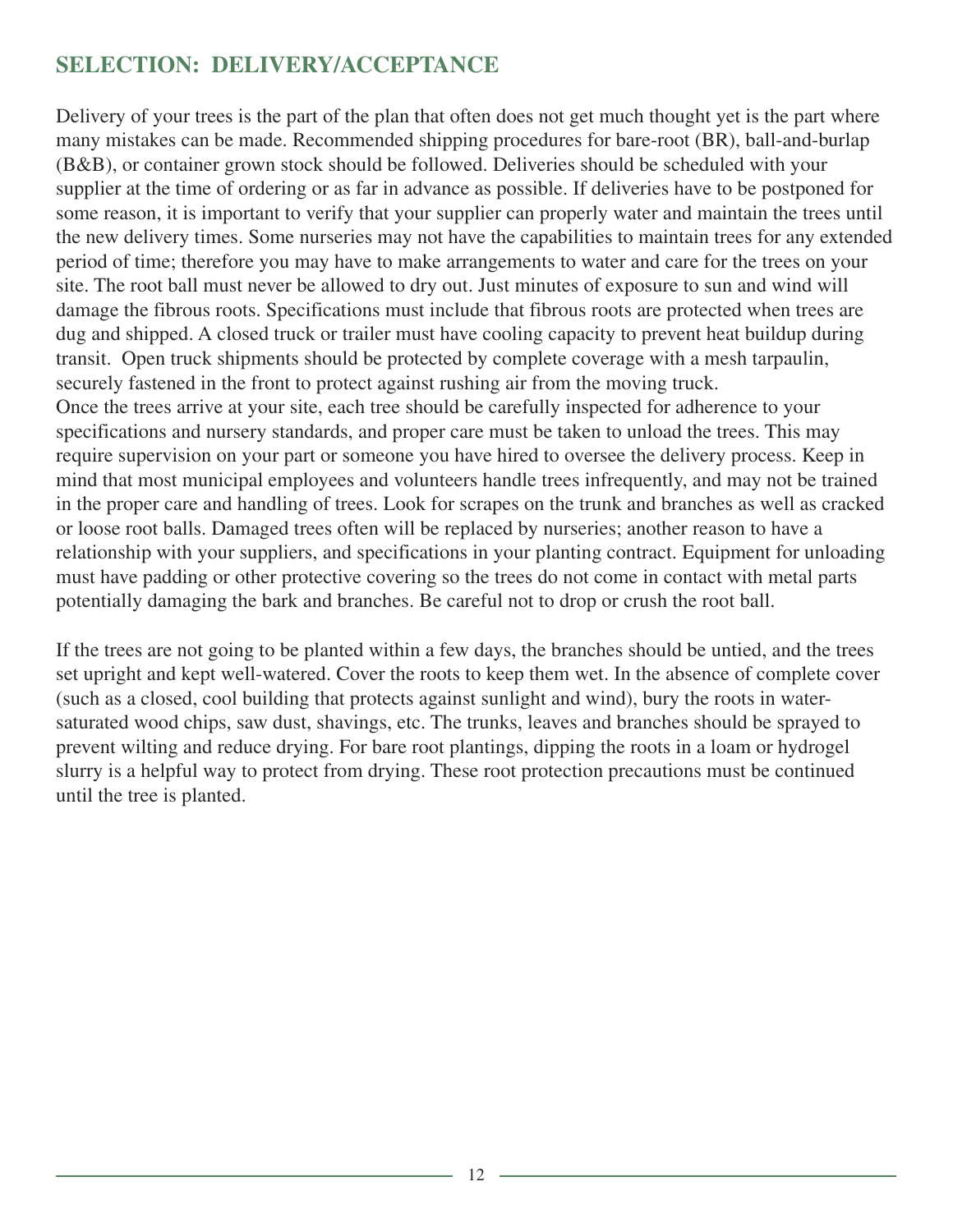# **SELECTION: PLANTING**

One satisfaction of tree planting is to see newly planted trees leaf out, develop robust twig growth, and to have the trees well established and thriving within the first few years. The goal is to establish fast recovery from transplanting and thereby renew growth. This is best accomplished with care and attention to watering in the year(s) following transplanting. We refer you to the "Maintenance: Watering" section of this publication. Only with careful handling, planting and repeated seasonal care can these results be attained. Trees are living organisms, and transplanting is a radical change of environment and location which has consequences for the biology of any given tree. With good care the expected planting losses can be kept to a minimum.

Four distinct points are critical to rapid recovery from transplanting. The tree planter must be aware that failure in any one area may result in failure of the planting:

#### **A. Handling of Trees from Nursery to Planting Site**

Delivery of your trees is the part of the plan that often does not get much thought yet is the part where many mistakes can be made. We refer you to the "Selection: Delivery/Acceptance" section of this publication.

#### **B. Size, Vigor and Condition of Trees**

Trees must be of good size for street planting. Trees that have smaller than 1 inch caliper are easily broken. Select and accept only healthy nursery-grown trees with full terminal buds, normal previous year twig growth, bark free of damage and without signs of drying or insect damage. Slight crooks in the stem are rarely objectionable since they disappear with the growth of the tree. The tree needs to be firm in the soil ball. A viable tree will support itself without the need for staking.

#### **C. Size of Planting Pit**

Proper planting brings good results. A good rule is to dig an extra foot of diameter greater than the root spread or root ball. Provide an even wider pit in compacted soils. The pit needs to be wide enough to remove any root ball wrappings (wire basket, twine, burlap, etc.) once the tree is in the pit. The most common mistake is to plant the tree too deep in the ground. When planting is finished, the first true root (root flare) must be visible at or slightly above the soil surface. The use of crushed rock in the bottom of pits to remedy poor drainage is not recommended. The better answer to this drainage problem is planting species that are tolerant to wet soils. We refer you to the "Planning: Soil Analysis" section of this publication.

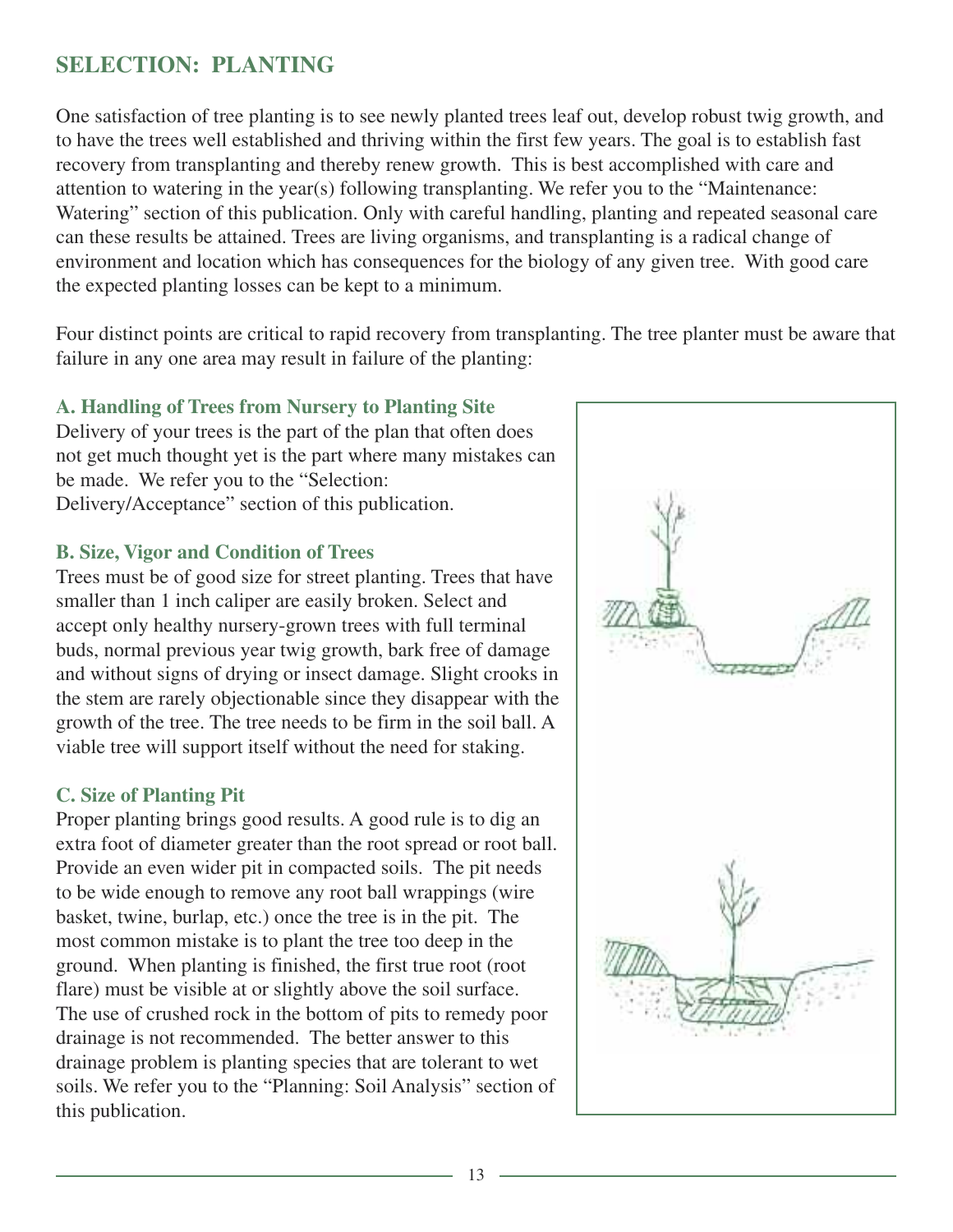#### **D. Seasonal Care**

We recommend seasonal care for at least two years including watering, insect control, replenishing of mulch, and pruning and refer you to the "Maintenance" sections of this publication.

**Planting Bare Root** - Depth of planting is very important. Correct placement is 2 inches higher than in the nursery to allow the tree to settle. Work the planting soil thoroughly between the roots by hand or with a stick having a smooth rounded end, and by shaking the tree. Take care to spread roots out evenly. Avoid tangled roots, which may later cause girdling of the root system or trunk. Tamping should be light to moderate in loam soil and heavier in sandy soil. Fill the hole with water to settle the soil around roots and assure sufficient water at time of planting in sandy well-drained locations. In loamy and clay soils with average to poor drainage, less water should be used.

**Planting Ball-and-Burlap** - Locate the first true roots in the root ball by loosening the top of the ball and using your fingers. Some trees may have several inches of soil above the first root. The best quality stock will have the first roots within 2 inches of the top of the ball. Do not dig the hole

deeper than the distance from the bottom of the root ball to the depth of the first root, it is wasted effort and will result in settling and deep planting. Once dug, place the tree in the hole and move it to its final position. Use a small amount of soil to brace the tree so it will not move. Use bolt cutters and a knife to remove any basket and burlap coverings for at least the top 2/3 to ¾ of the root ball. Backfill with soil, use water to help

work out any air pockets that have formed during the soil replacement process. When complete, the first root (root flare) needs to be at or slightly (within an inch) above final grade. Mulch should be added to cover the transition from root ball to surrounding soil, but not placed against the stem of the tree.

**Container Grown** – Once the tree is removed from the container, roots need to either be manually worked out to be sure they extend outward from the tree rather than spinning around the tree, or cut. An alternative is to backfill the pit, then use a digging spade to shave off the outer 2 inches of roots for large container stock (1 inch from a smaller container) to cut any potential girdling roots. It may be advisable to write root form specifications for the purchase of stock, and buy a few more than needed to use as inspection plants to verify the root system before acceptance of a large purchase of containerized stock.

**Staking** – A quality tree that is installed properly does not need staking. Bare root trees may be an exception when there is an expectation of people or animals leaning on the tree. *If a tree is staked it must have the staking removed in the year after transplanting.* For tree stakes, white cedar, 8 to 9 feet long, which last about 3 years, are the best. Common garden hose and wire binding is satisfactory to secure the tree to the stakes, but new types of tree ties now available are superior. All types, if neglected, may girdle the tree. One stake may be sufficient, but two stakes should be used if considerable buffeting is expected. Some arborists prefer iron posts as tree stakes. Include staking requirements, *and removal*, in your specifications and contract payment schedules.



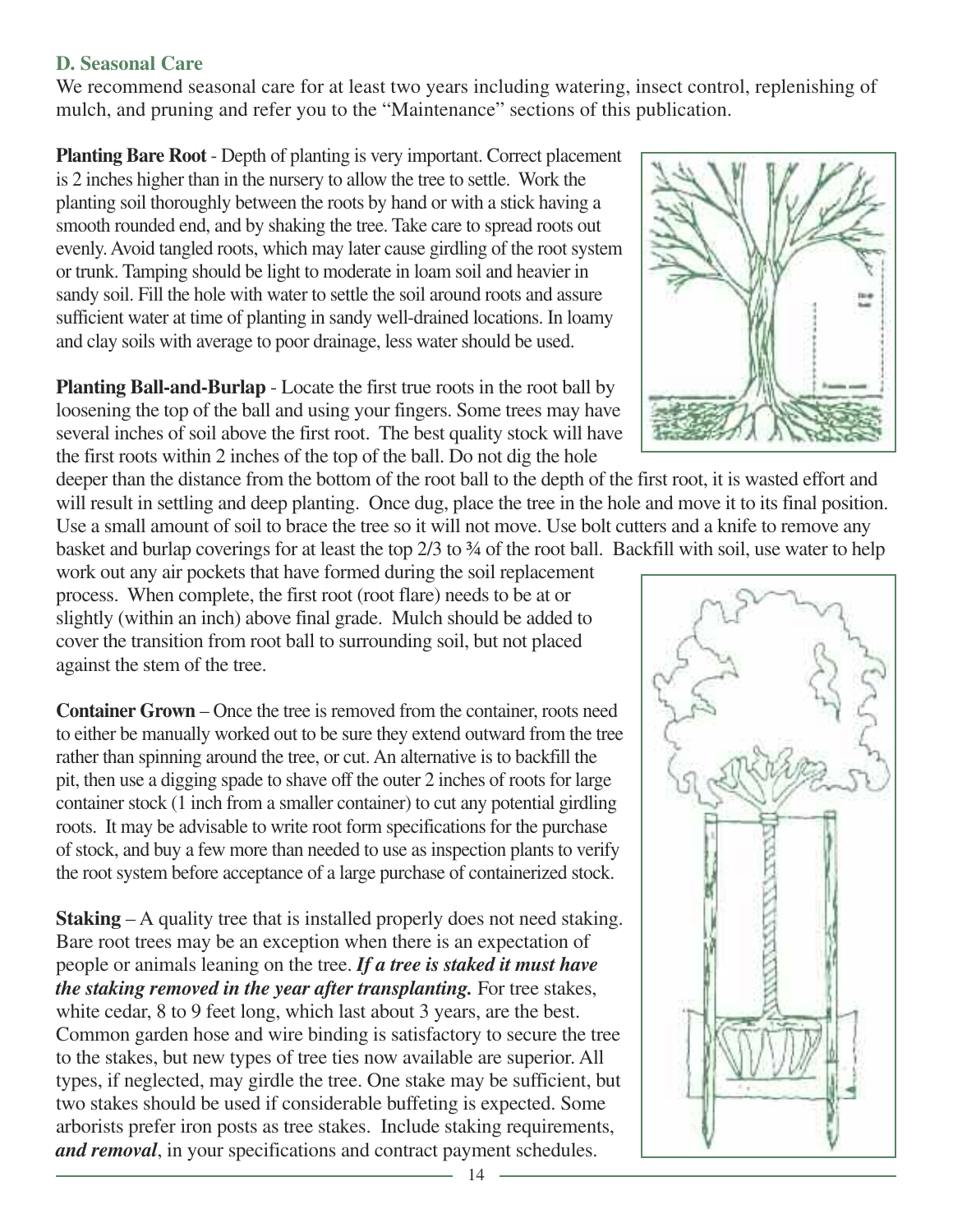# **MAINTENANCE: TREE PRUNING**

Trees are pruned for many reasons. To ensure that the work results in the desired outcome, no tree should be pruned without first clearly defining the pruning objectives. For the purposes of this guide, the most important objective is to reduce the risk of tree or branch failure while maintaining the natural form of the tree. Since many branch failures are the result of structural defects that develop when trees are young, the best way to reduce the risk of future failure is to improve tree structure starting shortly after the tree is planted. Depending on the species each tree may need to be reassessed and pruned again on a 2-5 year basis through the first 25 or more years. Pruning to promote a strong framework is a sound investment. It will reduce the need for more expensive pruning later.

Little, if any, pruning is needed at the time of planting other than removing dead or broken branches and the subordination of a codominant leader (if one exists). Since new transplants need as many leaves aspossible to provide energy for root and branch growth, there is no need to try to "balance the top to compensate for root loss." Once the tree is established the arborist should envision what the tree should look like at maturity. If the lower branches could eventually interfere with pedestrians, vehicles or structures, they may need to be removed or subordinated on the lower one-half of the tree. Temporary branches should be removed by the time they reach one inch in diameter. Removal of healthy live branches should be limited to less than 25% of the foliage so as not to slow tree development.



Pruning cuts should be made to minimize tree damage. This is done by positioning the cut just beyond the branch collar and slanted slightly away from the trunk at the bottom. The cut should not be made flush with the trunk or parent branch. Larger branches require three cuts to prevent bark from tearing.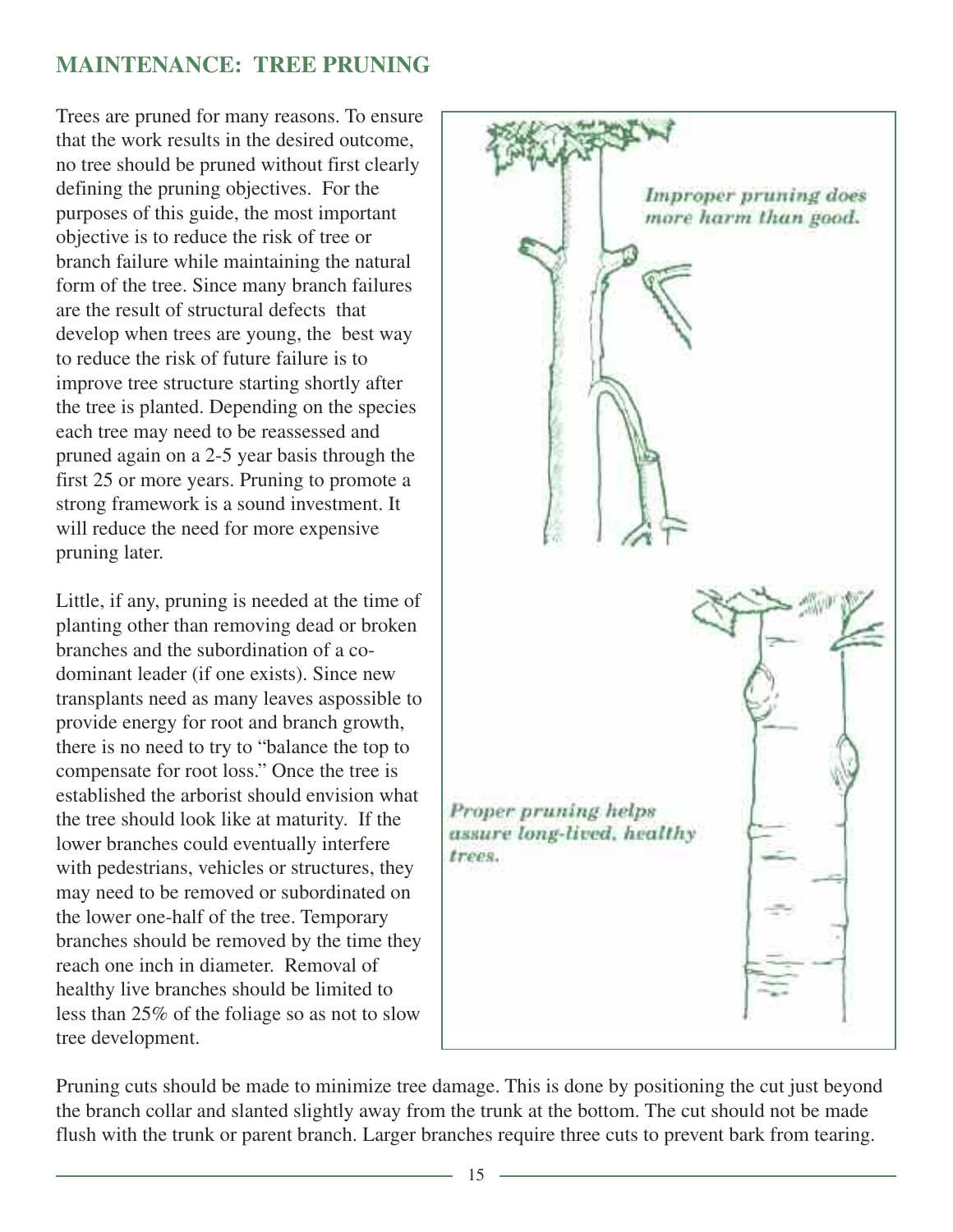An under-cut and a through cut are made about one foot out from the final cut, which is made next to the branch collar. Use sharp tools that leave smooth surfaces. A sharp hand tool is preferable to a chainsaw when pruning a young tree.

Wound dressings are unnecessary and can be detrimental. For more information please refer to the ANSI A300 Part 1-Tree, Shrub, and Other Woody Plant Maintenance-Standard Practices, Pruning and the companion publication Best Management Practices, Tree Pruning.

ANSI A300 Part 1: http://www.isa-arbor.com/store/product.aspx?ProductID=124

Best Management Practices, Tree Pruning: http://www.isa-arbor.com/store/product.aspx?ProductID=58

# **MAINTENANCE: WATERING**

Adapted from Colorado State University Extension, Master Gardner Program, Yard and Garden Publications, CMG GardenNotes #635

The soil occupied by the roots should be watered thoroughly when a tree is planted. The only way to know the watering needs of non-established trees is to check soil moisture levels. A useful tool is a soil moisture sensor; a decent quality unit can be purchased for less than \$100. Water should be distributed uniformly to all roots, which may extend to a depth of 12-18 inches. Watering of trees, unlike the watering of lawns, should be less frequent but of longer duration, especially as the tree starts to become established. This can be accomplished with tree watering bags or simple 5 gallon buckets with drilled holes. The attached chart is a guideline for trees based on size and is intended to include any local rainfall in the totals. Decrease these estimates in heavy clay soils; consider increasing the rate in very sandy soils.

Estimated Irrigation of Newly Planted trees (during the growing season) – Check soil moisture and water as needed:

| <b>Size of Nursery Stock</b> | <b>Irrigation Need for Vigor</b>                                                                                                                                                                                                                                                                                                       |
|------------------------------|----------------------------------------------------------------------------------------------------------------------------------------------------------------------------------------------------------------------------------------------------------------------------------------------------------------------------------------|
| $<$ 2 inch Caliper           | <b>Daily for two weeks</b> – Depending on temperature and wind, apply 1-2<br>gallons per inch of trunk diameter. Every other day for rest of season -<br>Depending on temperature and wind, apply 2-4 gallons per inch of trunk<br>diameter (5 gallons in sandy soil). Weekly until established (one to two<br>or more seasons).       |
| 2-4 inch Calipe              | <b>Daily for four weeks</b> - Depending on temperature and wind, apply 1-2<br>gallons per inch of trunk diameter. Every other day for rest of season -<br>Depending on temperature and wind, apply 2-4 gallons per inch of trunk<br>diameter (5 gallons in sandy soil). Weekly until established $-$ (two to<br>four or more seasons). |
| $>4$ inch Caliper            | <b>Daily for six weeks</b> - Depending on temperature and wind, apply 1-2<br>gallons per inch of trunk diameter. Every other day for rest of season –<br>Depending on temperature and wind, apply 2-4 gallons per inch of trunk<br>diameter (5 gallons in sandy soil). Weekly until established – (four or<br>more seasons).           |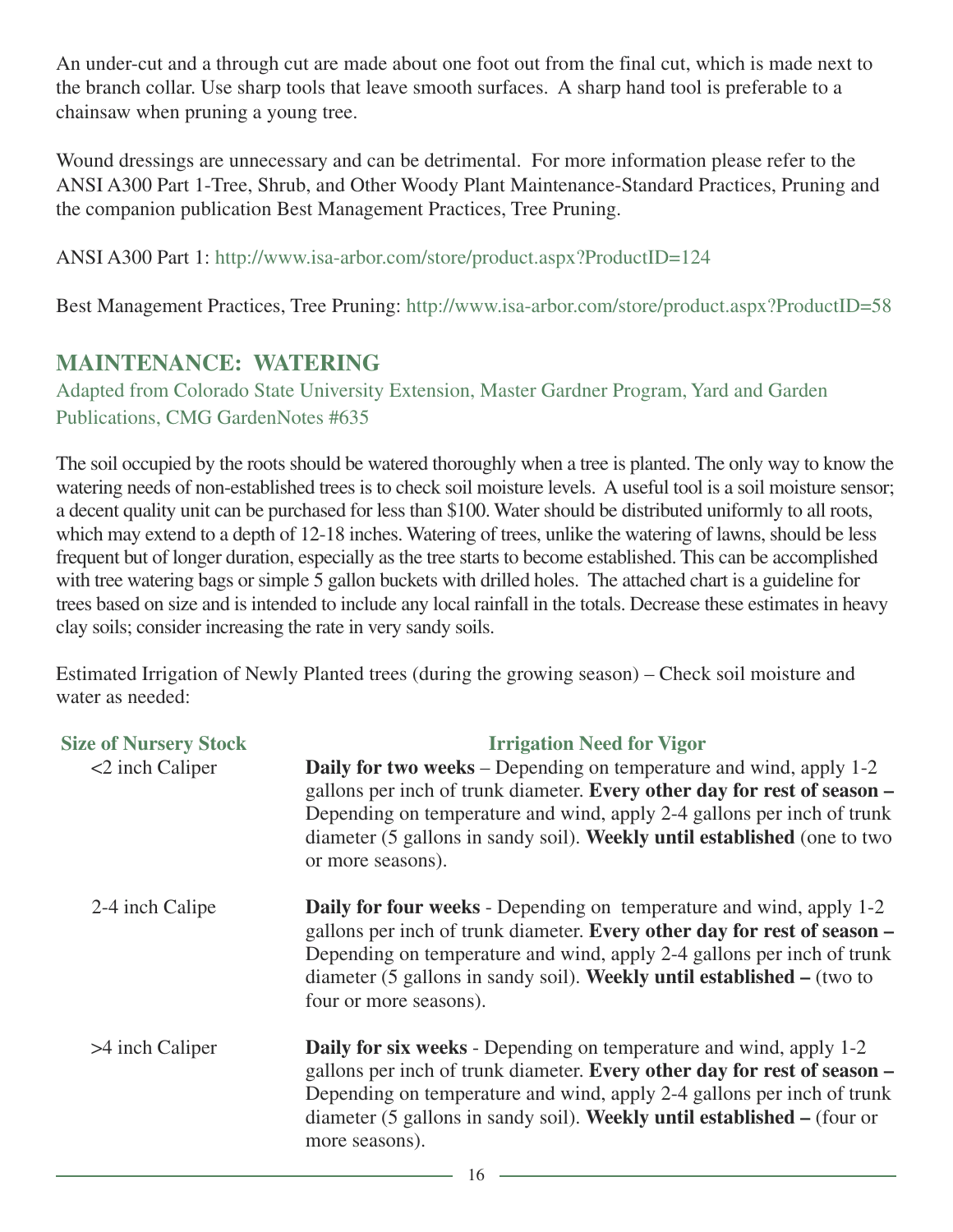# **MAINTENANCE: INSECT AND DISEASE CONTROL**

Trees in urban settings are subjected to an array of problems that may affect their survival. Insects and diseases are typically opportunistic and will frequently attack stressed or weakened trees (all recent transplants should be considered stressed and weakened). Maintaining vigorous growth by optimizing soil properties, watering, and minimizing construction activities near trees and tree roots will reduce the challenges faced by trees in the urban environment.

Prevention is the most practical line of defense against insects and diseases. Proper selection of resistant varieties that are well adapted to local soils and climate will lower the likelihood of a serious pest problem. A diverse selection of species is also a strong wall of defense against a serious insect or disease outbreak. Losses from epidemics such as Bacterial Leaf Scorch (BLS) and the Emerald Ash Borer (EAB), while distressing, can be managed if the susceptible species make up only a small percentage of the total tree population.

#### Proper and timely diagnosis of insect



and disease problems is essential. In today's world we refer to an "action threshold" as the point where the pest population causes diminished quality to the community's street trees requiring control measures. Cultural control, biological control, and chemical control are all tools to be considered. More information on control methods can be found in the ISA publication, Best Management Practices: Integrated Pest Management.

Advice, publications, and current recommendations can be obtained from such agencies as the Cooperative Extension Service (County Agent or Rutgers University Extension Specialist) and the NJ Department of Agriculture's Entomologist or Pathologist. It may also make sense to have a source of specialized expertise and qualified applicators available on short notice in the event of an infestation or pest outbreak.

Best Management Practices: Integrated Pest Management: http://www.isa-arbor.com/store/product.aspx?ProductID=79

Rutgers Cooperative Extension: http://njaes.rutgers.edu/extension/

NJ Department of Agriculture, Division of Plant Industry: http://www.nj.gov/agriculture/divisions/pi/

NJ Emerald Ash Borer Task Force: www.emeraldashborer.nj.gov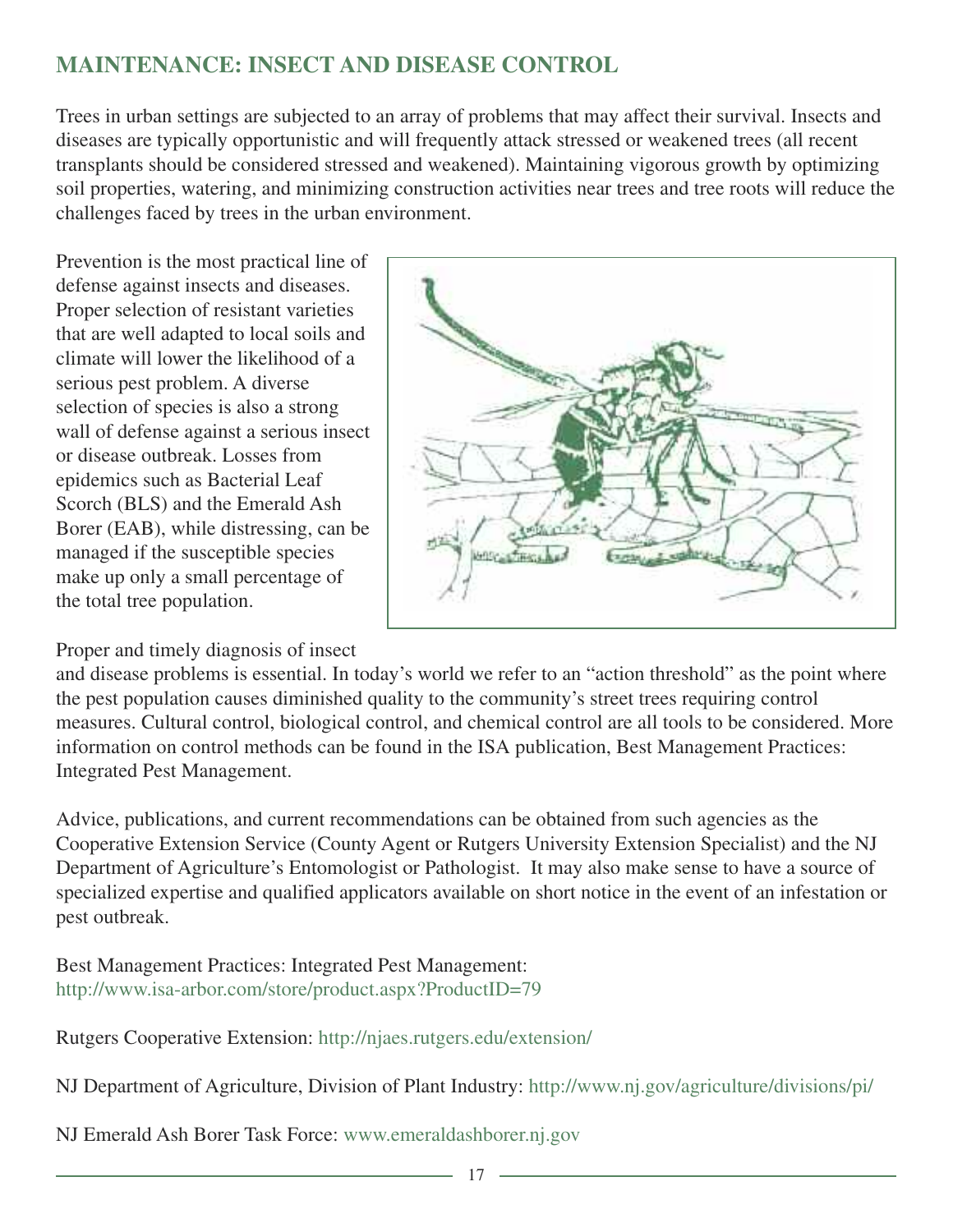### **MAINTENANCE: MULCH**

Used with permission: Tom Smiley, Ph.D. Bartlett Tree Research Laboratories - Bartlett Tree Expert Co., Technical Report, Mulching Guidelines

Mulches provide many benefits for trees and shrubs. They moderate soil temperatures, reduce soil moisture loss, reduce soil compaction, provide nutrients, improve soil structure, keep mowers and string trimmers away from the trunk. These benefits result in more root growth and healthier plants. When applying mulch the following guidelines should be observed:

1. The best mulch materials are wood chips, bark nuggets, composted leaves or pine needles. Plastic, stone, sawdust, finely shredded bark, and grass clippings should be avoided. Do not use redwood or walnut mulch due to allelopathic effects.



Figure 1. Mulch should be applied from the trunk to the dripline.

- 2. Mulch should be applied from the dripline to the trunk (Figure 1). If this is not practical, minimum mulch circle radii should be 3 feet for small trees, 8 feet for medium trees and 12 feet for large trees.
- 3. When applying mulch it is not necessary to kill or remove existing ground cover. However, turf should be mowed very short and clippings removed prior to application. Mulch should be applied directly to the soil surface, do not use landscape fabric to separate the mulch from the soil.



Figure 2. Mulch layer should be 2-4 inches thick and not be against the trunk.

- 4. Mulch layer should be 2-4 inches thick depending on tree species and mulch (Figure 2).
- 5. Additional mulch should be added to maintain a 2-4 inch depth.
- 6. Mulch should not be placed against the trunk (Figure 2). Mulch will retain too much moisture against the trunk, potentially resulting in disease problems.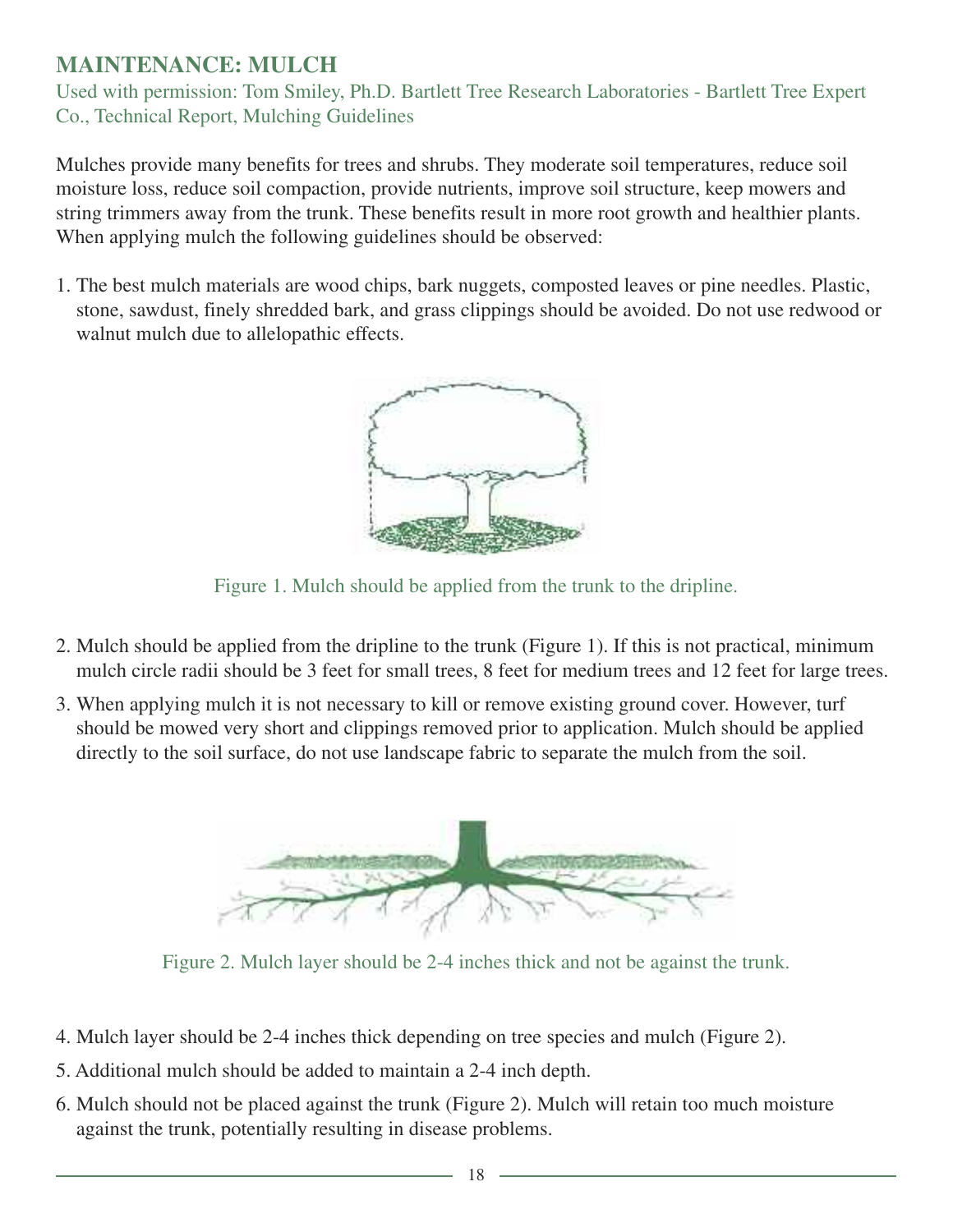### **SUGGESTED TREE SPECIES: SPECIAL PURPOSE TREES**

Also see insert in back cover pocket.

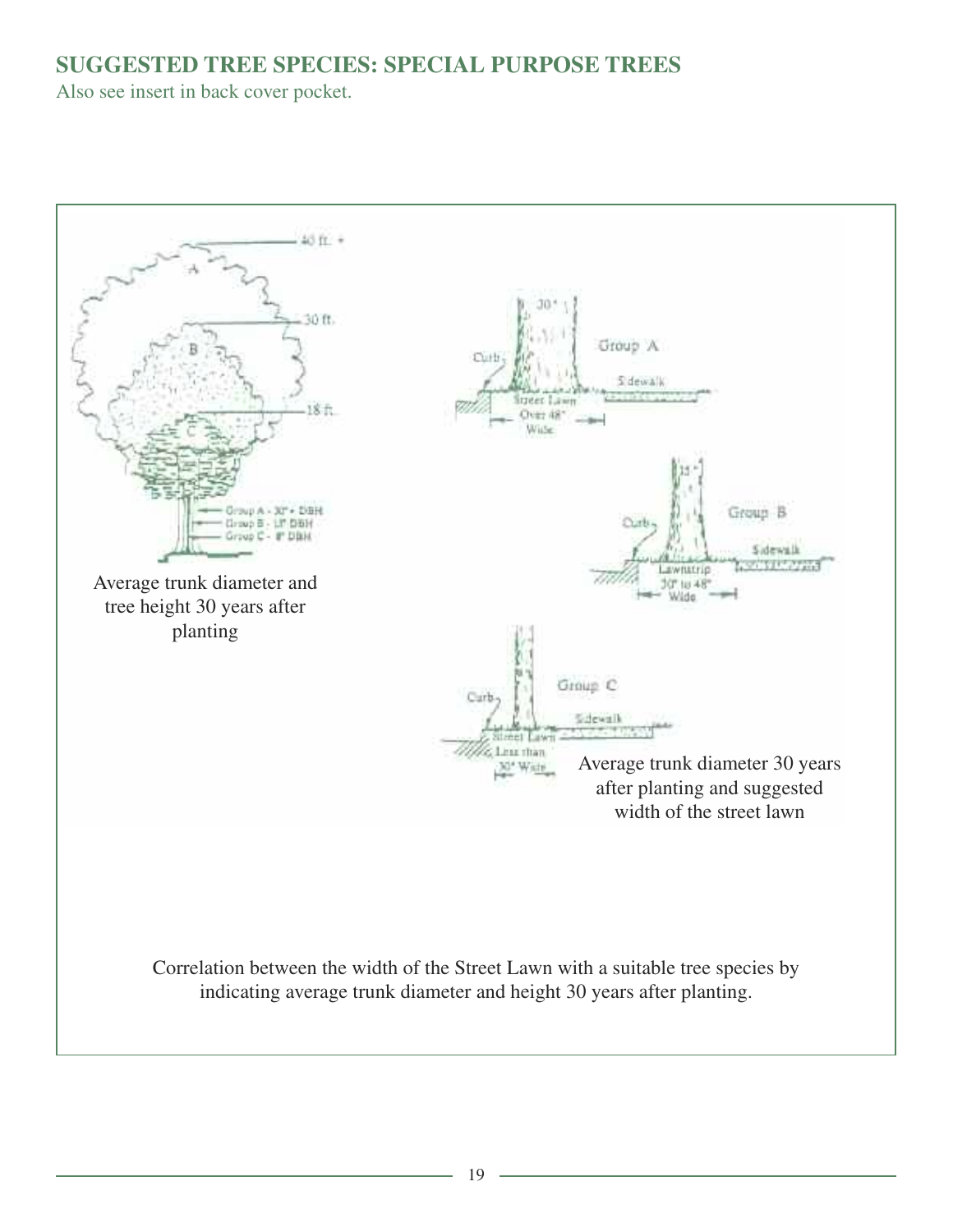### **APPENDIX 1: NO NET LOSS PROJECTS**

The No Net Loss Reforestation Act, P.L. 1993, c. 106 (C.13:1L-14.2), was originally passed in 1993 and amended in 2001 to help conserve forested land in New Jersey by requiring State entities to replant forest areas that they remove. The Act applies to land that a State entity owns or maintains. The legislation mandates that any State entity planning to deforest a minimum of .5 acre must obtain approval of a reforestation plan prior to beginning the project. State entities include all the State departments, commissions and authorities, as well as the State universities and colleges. The NJ Community Forestry Program has developed guidelines to implement this legislation and is responsible for its administration and regulation.

For No Net Loss reforestation plantings where funds are awarded and utilized for planting trees on state, county, or municipal lands along streets and in parks or park-like settings, the legislation recommends that this publication, "Trees for NJ Streets," be used as a reference to guide selection of trees suitable to the specific planting locations.

Additional references are listed below for help in tree selection for reforestation of forested areas through the NJ NNL Reforestation program.

NJ NNL Reforestation Program: http://www.state.nj.us/dep/parksandforests/forest/community/No\_Net\_Loss.htm

The State of New Jersey maintains a list of invasive non-indigenous plant species to avoid. We refer the reader to the Appendix to Policy Directive 2001-02 found at: http://www.nj.gov/dep/commissioner/policy/pdir2004-02.htm

We also refer the reader to Forestry BMPs for reforestation at: http://www.state.nj.us/dep/parksandforests/forest/nj\_bmp\_manual1995.pdf

### **APPENDIX 2: ADVANTAGES AND DISADVANTAGES OF MAINTAINING A MUNICIPAL TREE NURSERY**

For most street tree planting applications, municipalities are looking for single stem, balled and burlaped tree form trees with branches elevated to a minimum of 4.5' that comply with the current edition of "American Standard for Nursery Stock" published by the American Horticulture Industry Association.

Generally speaking, it is more cost effective to purchase quality street trees from a reputable commercial tree nursery.

- Establishing a municipal tree nursery requires a significant capital investment, and there is a high risk of failure.
- Municipalities considering establishing their own nursery must realize that success will depend upon dedication of significant resources in land, fencing, irrigation, supplies, and stock, as well as reliable professional staffing.
- Municipalities must also recognize that this is a long-term investment, and that each year's purchases will require several years of maintenance before they yield returns.

The decision to stablish a municipal tree nursery is not to be made lightly; however, some municipalities choose to grow at least a portion of their replacement trees from a municipal nursery for one or more of the following reasons: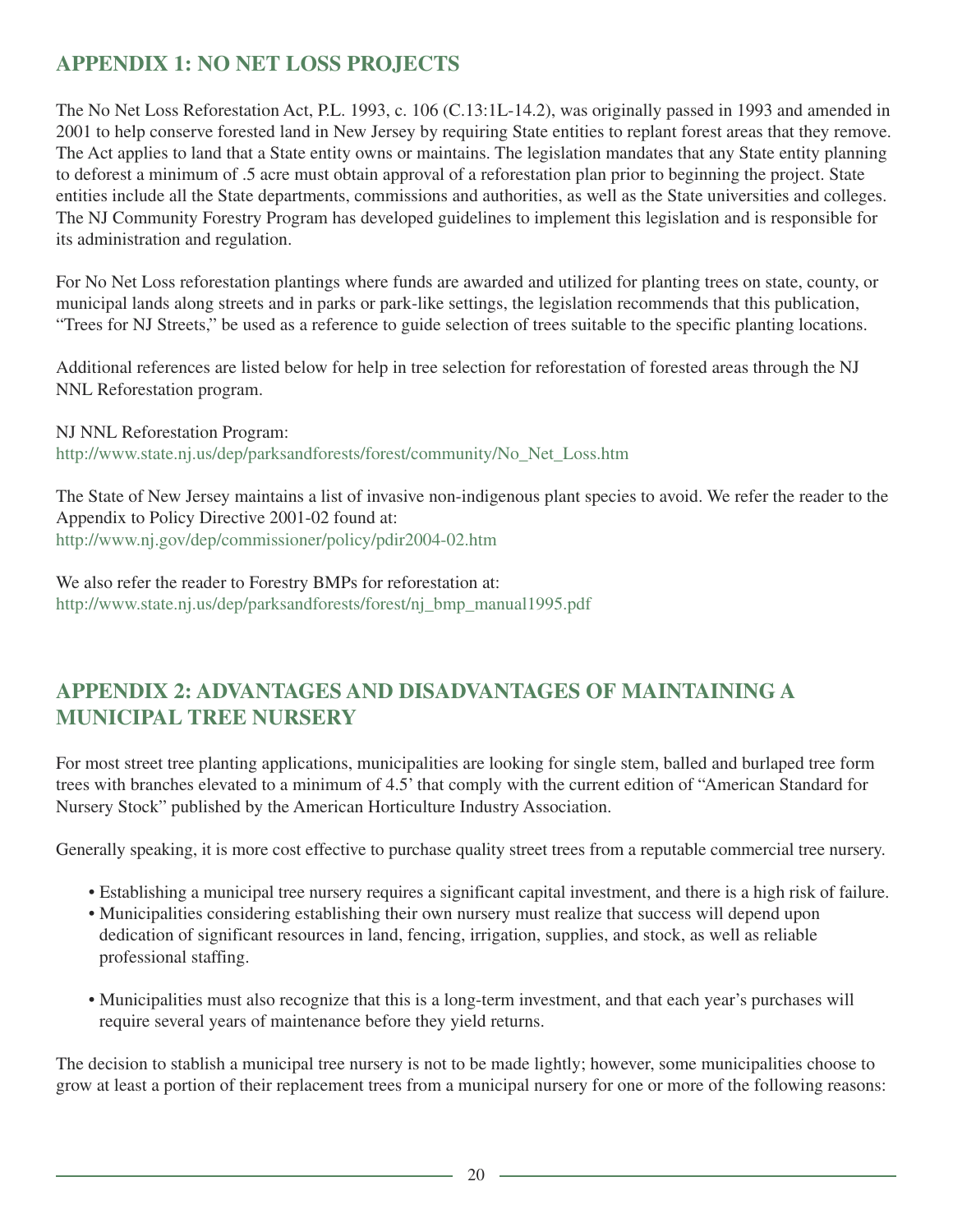- The municipality has qualified personnel or volunteers capable of pruning, watering, fertilizing, and maintaining a year round municipal tree nursery and delivering those services in a timely manner and is prepared to make a long term commitment in making the nursery a success. It takes a minimum 3-5 years for a whip (liner) to reach a size where it can survive on the street.
- Having a municipal nursery provides a jump start on the planting season. Quite often commercial nurseries cannot access their fields in the spring as they are too wet. Municipalities with their own tree nurseries are often finished with their spring planting before other municipalities even start.
- Municipal nurseries enable trees to be dug in the field in the morning and planted on the street on the same day insuring that they are fresh, thus potentially increasing their rate of survival.
- Sometimes commercial nurseries cannot provide a desired or specialized species in the sizes, quantities, or at the time needed.
- In some municipalities, budget constraints do not consistently provide annual funding for tree planting. The growing of trees in a municipal nursery assures that at least some trees will be available for tree replacement each year.
- The municipality already owns property protected by fencing with access to water and electricity and has an abundant supply of leaf compost and woodchips.
- Having a tree nursery provides each municipality with the flexibility of growing trees as either balled and burlaped, bare root, or container grown - whichever is more suitable for their choice of species.

A very popular container grown method among municipal tree nurseries is the pot-in-pot system due to its simplicity and controlled maintenance.

Trees are grown in rows of containers filled with an organic soil mix. The containers are sunk into larger stationary (permanent) pots in the ground. Trickle irrigation systems provide water and nutrients to each pot individually. Trees are easily removed from the stationary pots when they are ready to be planted and promptly replaced with new potted liners. Root growth and stem stability is readily controlled in container grown situations and trees grown in containers can be readily transplanted year round as there is minimal root loss in the process.

Container grown trees may require slightly more frequent watering following installation than balled and burlaped or bare root trees since they are grown in an artificial, highly organic, and porous soil medium.

Container grown trees often form a solid mass of roots inside the container which necessitates trimming back and spreading out roots to promote adaption to the planting site soil conditions.

#### **APPENDIX 3: ADDITIONAL RESOURCES**

- "Northern Trees" tree selection tool: http://lyra.ifas.ufl.edu/NorthernTrees/ Tree Fact Sheets: http://hort.ifas.ufl.edu/database/trees/trees\_scientific.shtml
- Cornell University Recommended Urban Trees: http://www.hort.cornell.edu/uhi/outreach/recurbtree/
- International Society of Arboriculture (ISA) ANSI Standards and Best Management Practices: http://www.isa-arbor.com/store/product.aspx?ProductID=121
- Planting and After Care of Community Trees: http://extension.psu.edu/publications/uh143
- 10 Commandments of Tree planting, Robert Cox, Colorado State University Cooperative Extension Agent: http://www.colostate.edu/Dept/CoopExt/4dmg/Trees/command.htm
- National Arbor Day Foundation, www.arborday.org
- Manual of Woody Landscape Plants by Michael A. Dirr
- Street Tree Factsheets Pennsylvania State University